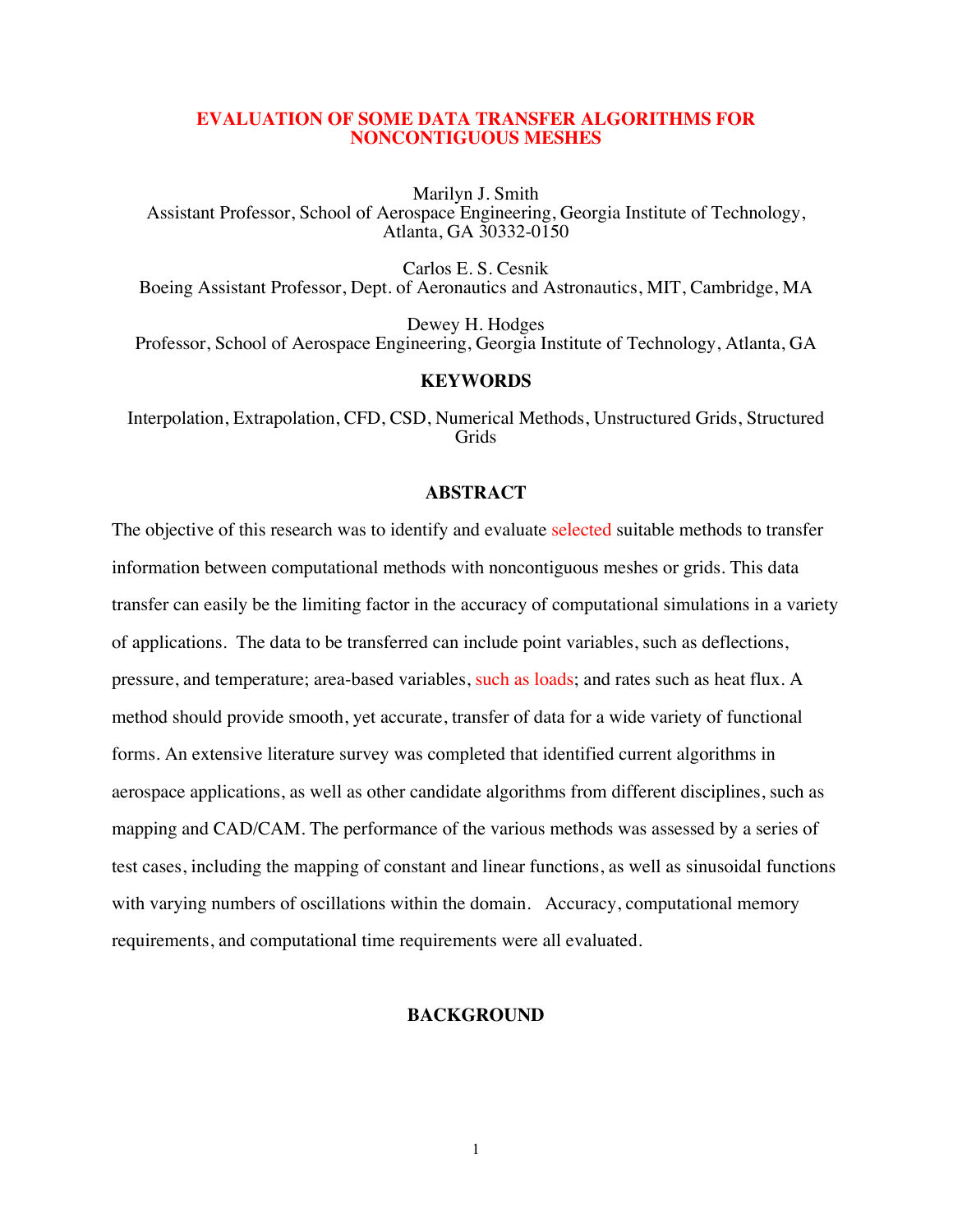Many computational methodologies have become relatively mature, so that utilization of these methodologies in more complex, interdisciplinary problems is a current area of interest. These interdisciplinary applications include, but are not limited to, thermal signature or loads evaluation, computational elasticity, and particulate flows. In these applications, singleapplication codes are many times utilized together. Data must be transferred from one application to the other, and the grids or surfaces of the different methodologies are unlikely to coincide. Thus, an interpolation method to interface between the meshes must be employed. Although the transfer of data between grids may seem at first to be trivial, this is far from the case. Because of inherent differences in the physical equations, some simulations may require meshes to be very fine in certain areas, while other methodologies may require more coarse meshes. In addition, if the meshes are not totally coincident, the transfer of data between the two grids may require both extrapolation and interpolation.

Early efforts in the development of interpolation algorithms centered on the application of onedimensional (1-D) splines (Done 1965, Conte and de Boor 1980) for both one- and twodimensional structural panels. Harder and Desmarais (1972) developed a method of surface splines for plates known as the infinite-plate spline (IPS) method. These surface splines are the basis of interpolation schemes used today in many finite element methods including MSC/NASTRAN (MacNeal-Schwindler, 1987).

Many linear and surface splines were developed for two-dimensional models and are not suitable in many instances for applications to three-dimensional structures (or data) which are required in current state-of-the-art codes. A systematic study is necessary to examine some of these existing interpolation schemes, assess their strengths and weaknesses, and analytically assess their applicability for a wide range of data types.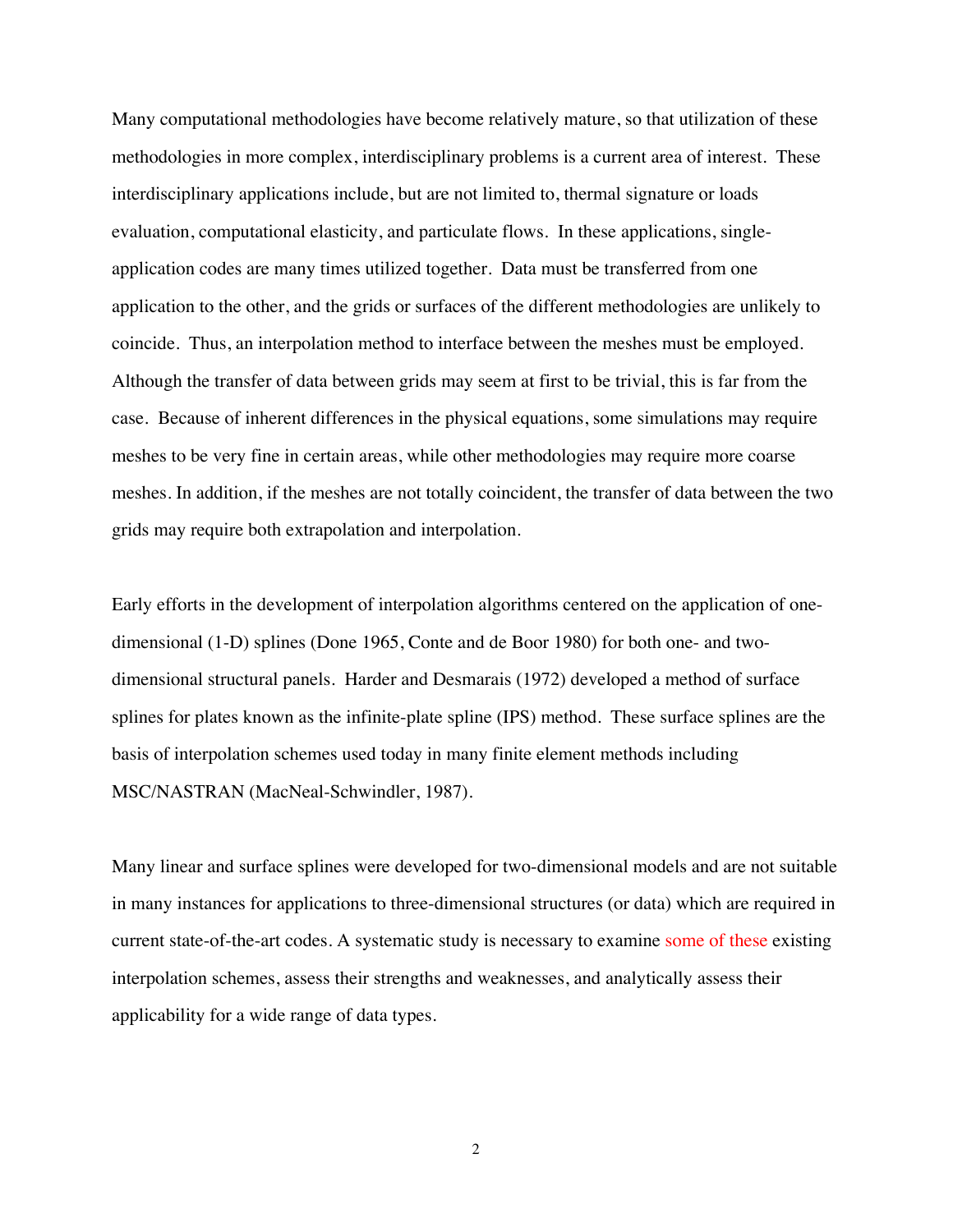This paper extends from research that was designed to isolate appropriate interpolation/extrapolation algorithms for aeroelastic applications on aircraft. These results, including many applications to current aeroelastic problems of interest, can be found in Smith et al. (1995 and 2000). This paper presents all of the algorithms examined in the study, including those that were not selected for final evaluation on aeroelastic aircraft test cases. These algorithms may be suitable for applications other than fluid-structure interactions, in particular those in civil and mechanical engineering.

# **APPROACH**

As part of the development of a generic interface method, the manner through which information is passed from one mesh to another was examined. A literature search was performed to: 1) identify or eliminate possible interpolation schemes based on previous research, and 2) aid in and reduce the amount of investigation which must be done to determine the suitability of a potential scheme. This literature search encompassed not only methods applied to aerospace-related interpolation, but also to other engineering disciplines as well as mathematical or scientific (physics, etc.) applications. An excellent review of some of these methods was accomplished by Franke (1982).

The selection of candidate algorithms was made on the basis of the results of the literature search, as well as two algorithms at the request of the sponsoring agency (see Acknowledgments). Six selections were made: infinite-plate splines, finite-plate splines, thinplate splines, multiquadric-biharmonic, inverse isoparametric mapping, and Non-Uniform B-Splines.

Analytical tests were then performed to examine the behavior of the functions for data that may be encountered in a variety of applications, and to evaluate specific behaviors, such as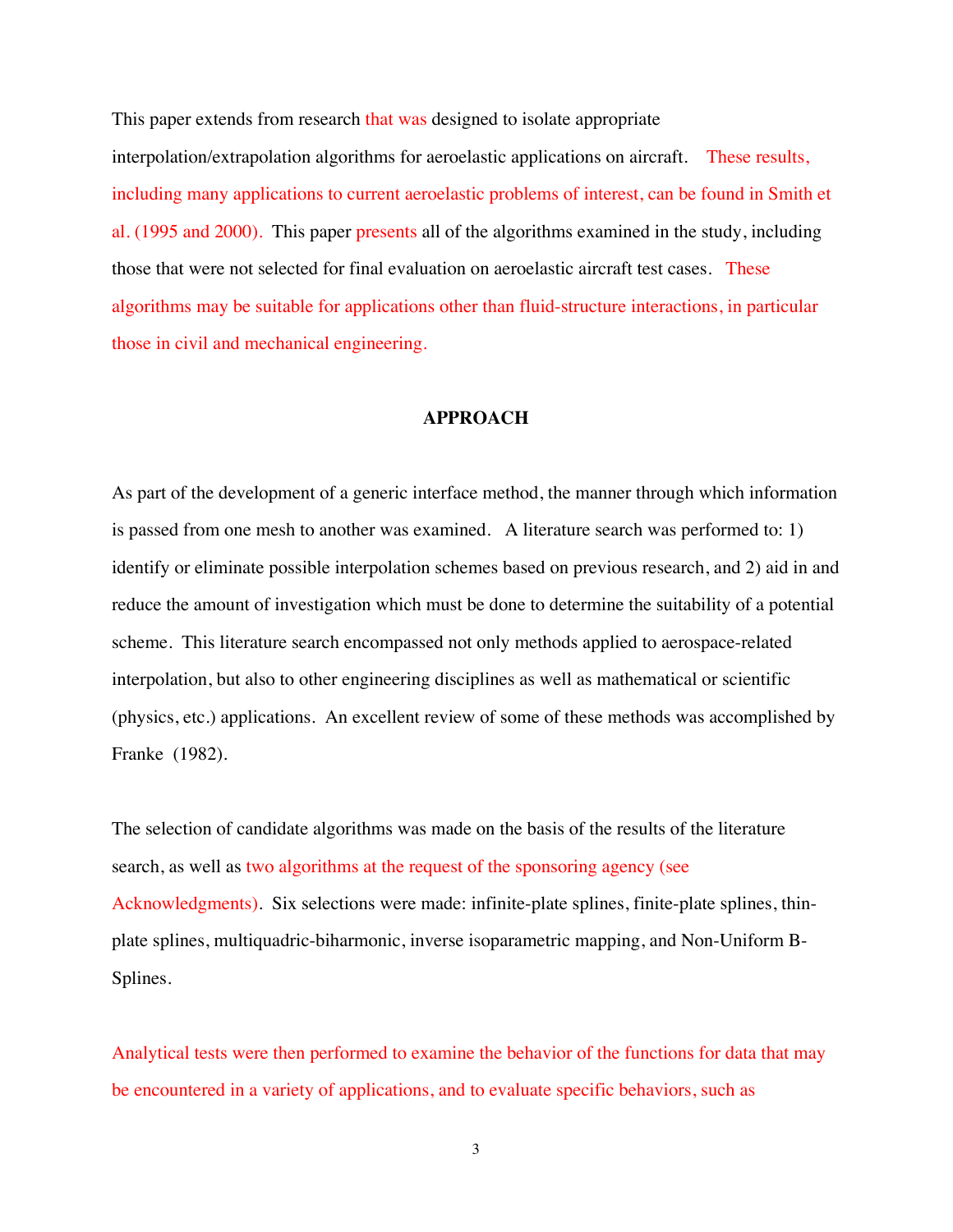smoothness and extrapolation. These methods were evaluated in a generic sense; that is, there was no data from actual applications at this point in the analysis. Instead, the general behavior of the algorithm to different types of data was evaluated. Thus, to simulate randomly varying data and data with directional bias, a combination of linear and sinusoidal functions were generated as a subset of the test cases. By means of these tests, the functions were analyzed for their characteristics on two- and three-dimensional meshes. Since these functions should provide both interpolation and extrapolation, the characteristics of their behavior and limits of operation were examined. Using these metrics, combinations of these functions were used to develop over 260 different test cases against which to compare the interpolation and extrapolation characteristics of each algorithm.

Both quantitative and qualitative assessments were made. Quantitative assessments of the accuracy of each method were developed, as well as for each method's computational requirements. Quantitative assessment was made using relative errors between the original and interpolated data. The relative errors were computed using the algorithm:

Relative Error (
$$
\%
$$
) = (Computed Value - Actual Value) / Actual Value  $\times 0.01$  (1)

The "Actual Value" is defined as the actual function value when computed directly on the second grid (that is, the grid to which the values were interpolated). In addition, it was impossible to quantitatively evaluate the extrapolation capabilities of an algorithm since there were not discrete values with which to compute an error. Thus, a qualitative assessment of extrapolation was made to see how the extrapolated points behave in the extrapolated region. Although some algorithms may extrapolate points differently than other algorithms, the extrapolation may not be "wrong"; the interpretation of the results must lie with the application to which it is being applied. Thus, only behavior such as oscillations was noted as being poor extrapolation characteristics. Plots demonstrating the character of each method with respect to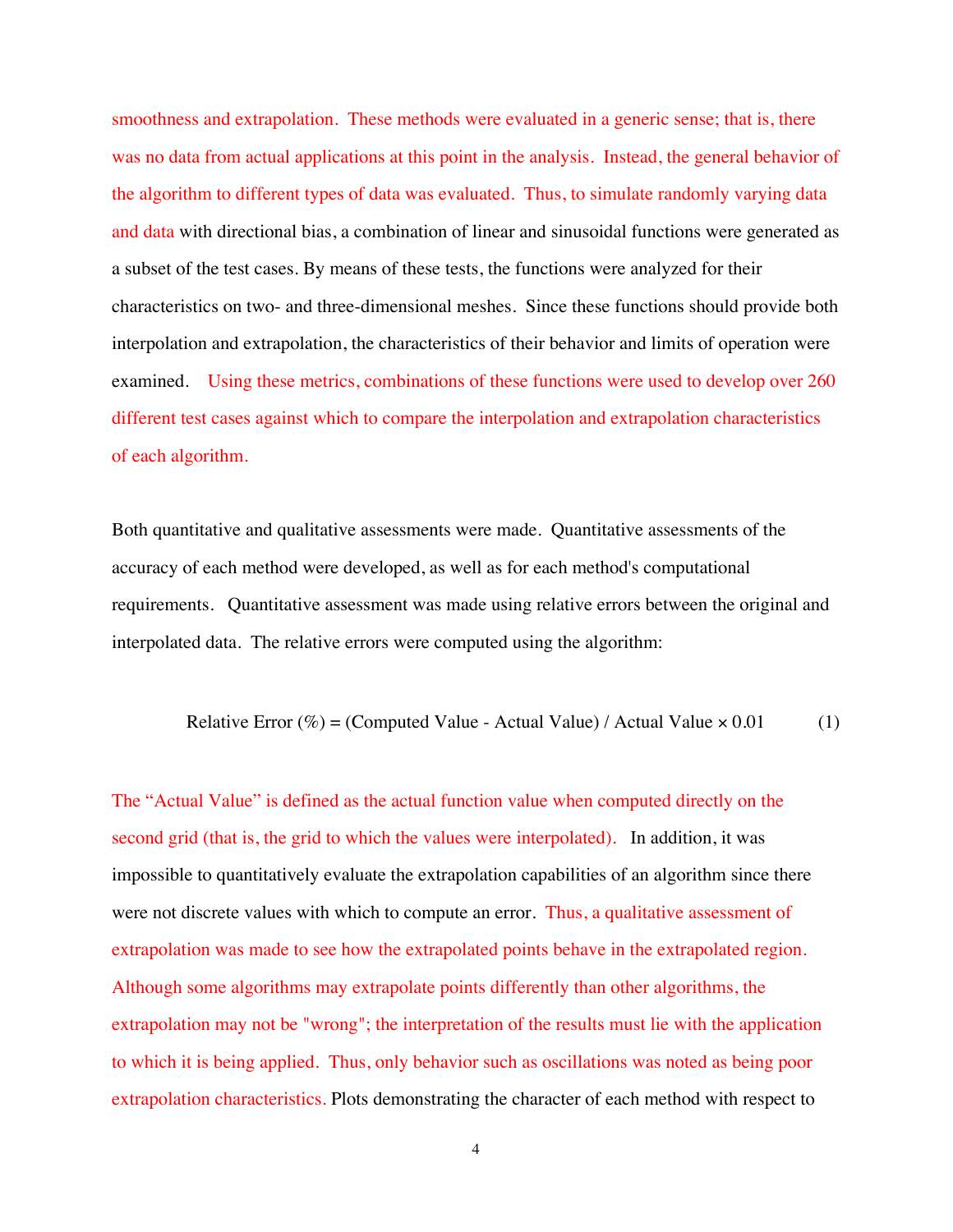these quantitative results are presented. Only partial results are shown for clarity of the plots. Three-dimensional (shell) results are shown only if they vary from the two-dimensional (plate) results.

Qualitative assessments also consisted of visual inspection of the interpolation and/or extrapolation results. Smoothness of the interpolated function and evidence of directional bias in the interpolated data were noted, and examples of these are presented herein. An assessment of the robustness of each method was made by noting how often the method failed (crashed).

#### **ALGORITHM DESCRIPTIONS**

Full technical descriptions of each method are contained in Smith et al. (1995). A short summary of each technique is included herein.

**Infinite-Plate Splines** (IPS) - The method of infinite-plate splines (Harder and Desmarais, 1972) is one of the most popular methods of interpolation, currently used in programs such as MSC/NASTRAN. This method is based on a superposition of the solutions of the partial differential equation of equilibrium for an infinite-plate. Consider a set of *N* discrete "grid points" lying within a two-dimensional domain with Cartesian coordinates  $x_1$  and  $x_2$ . Each grid point has associated with it a "deflection" *H* that defines the vertical position coordinate of the surface on which both sets of mesh points are presumed to lie. For a one-dimensional problem, this equation is

$$
H(x) = \sum_{i=1}^{N} \{A_i + B_i(x - x_i)^2 + F_i(x - x_i)^2 \ln(x - x_i)^2\}
$$
 (2)

where  $H(x)$  is the deflection,  $A_i$ ,  $B_i$ , and  $F_i$  are undetermined coefficients, and  $x_i$  are the surface locations of the known function.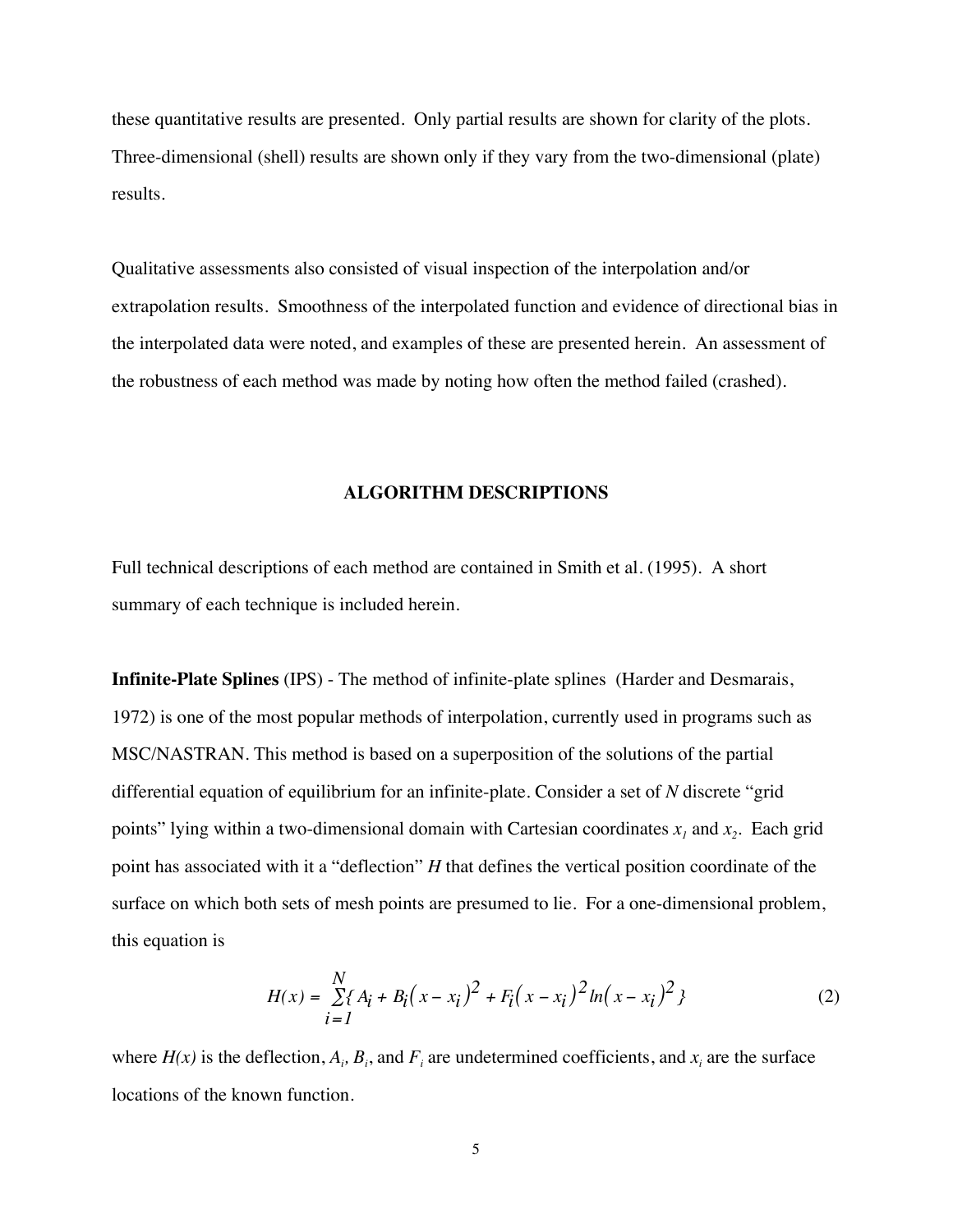Using solutions of the infinite-plate equation, one calculates the values of a set of concentrated loads, all presumed to act at the known data points that give rise to the required deflections*.* Those concentrated forces are then substituted back into the solution, thus providing a smooth surface that passes through the data.

Some advantages to this method are that the grid is not restricted to a rectangular array and that the interpolated function is differentiable everywhere. Areas far from known points are extrapolated nearly linearly. A minimum of three points is required, since three points are necessary to define a plane.

**Finite-Plate Splines (FPS)** - The original method of Appa (1989) employs uniform plate bending elements to represent a given planform by a number of quadrilateral or triangular elements. A virtual surface is defined and constrained to pass through both sets of mesh points. These constraints are imposed at the element level, and a proper choice of shape functions is required. These shape functions define a virtual surface that relates the data for both sets of grid points. The node points of the virtual surface do not have to coincide with those of either grid. Usually, however, the number of virtual surface grid points is less than or equal to the number of the coarser grid. The governing equation in one dimension can be expressed as:

$$
\{r(x)\} = \left[\Omega(x)\right] \left\{q^e\right\} \tag{3}
$$

where  $r(x)$  is the displacement and rotation at any *x*,  $\Omega(x)$  are the shape functions at *x*, and  $q^e$  is the vector of local element displacement and rotation.

The finite-plate approach has the advantage of accommodating changes in meshes or models easily. In addition, this approach conserves the work done by external forces (loads) when obtaining the global nodal force vector.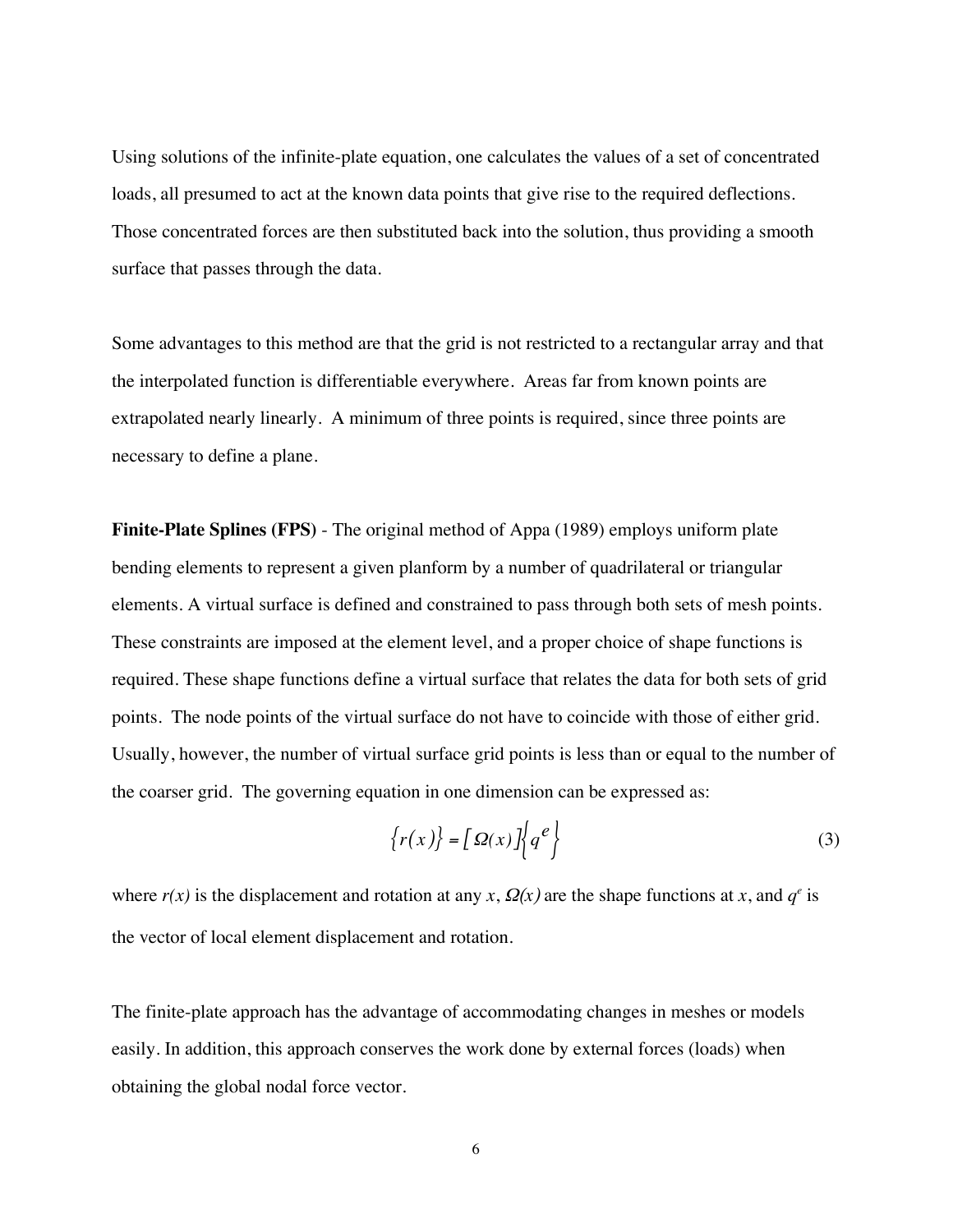**Multiquadric-Biharmonic (MQ)** - The multiquadrics method is an interpolation technique that represents an irregular surface. More recently named the Multiquadric-Biharmonic method, it was used to perform interpolation of various topographies (Hardy, 1971). The original name reflects the method's use of quadratic basis functions; note that a "quadric" surface is one whose geometry is described by quadratic equations. The quadric surface used in most cases is a hyperboloid of revolution in two sheets. The addition of "biharmonic" to the name is due to an important proof that the equations governing the method can always be solved (Hardy, 1971). The interpolation equation investigated is

$$
H(x) = \sum_{i=1}^{N} \alpha_i \left[ (x - x_i)^2 + r^2 \right]^{1/2}
$$
 (4)

The MQ method is stable and consistent with respect to the user-defined parameter *r* that controls the shape of the basis functions. A large *r* gives a flat sheet-like function, while a small *r* gives a narrow cone-like function. For non-zero values of *r*, MQ produces an infinitely differentiable function that preserves monotonicity and convexity. Later development and implementation by Kansa (1990) and by Smith et al. (1995 and 2000) show that the method's conditioning, accuracy, and general numerical performance are improved by (1) permitting *r* to vary among the basis functions; (2) scaling and/or rotating the independent variables for some applications where the magnitudes of the variables differ widely; and (3) applying it in overlapping subdomains.

**Thin-Plate Splines (TPS)** - Thin-plate splines (or surface splines) provide a means to characterize an irregular surface by using functions that minimize an energy functional (Duchon, 1977). This methodology is very similar to the multiquadric-biharmonic method. The primary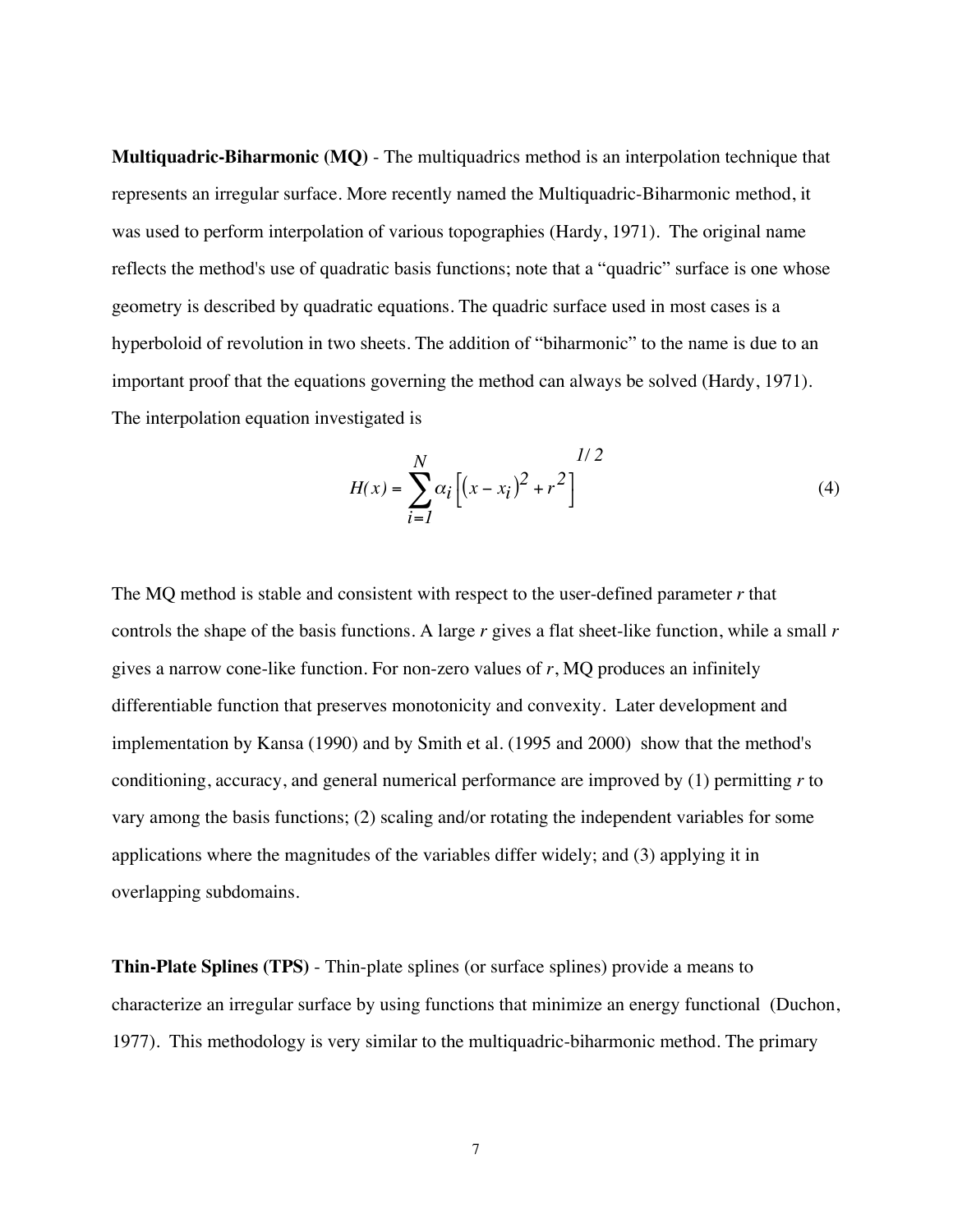difference in these two methods is the function solved. A one-dimensional version of the function is

$$
H(x) = \sum_{i=1}^{N} \alpha_i |x - x_i| \log |x - x_i|
$$
 (5)

Here, the problem is approached from an engineering or physical representation of the surface. That is, for a 1-D problem, elementary cubic splines can be interpreted as equilibrium positions of a beam undergoing bending deformation. For a 2-D problem (such as a surface), these splines can be determined from the minimization of the bending energy (thus defining the equilibrium position) of a thin plate (which reduces to IPS). Since these types of splines are invariant with rotation and translation, they are very powerful tools for the interpolation of moving or flexible surfaces. This method is not limited to 2-D problems, but is extendable to 3-D problems.

**Non-Uniform B-Splines (NUBS)** - The Non-Uniform B-Spline method is based on the fact that splines in their most primitive form are used to represent curves in three-dimensional space. Therefore, a tensor product of two splines can be used to represent a surface in three-dimensional space. In order to do the surface blending needed in two- and three-dimensional computational applications, it is recommended (Boeing, 1995) that polynomial B-splines be used because rational splines have a tendency to generate poles and cause numerical problems. The resulting method therefore represents a surface by the tensor product of two B-splines:

$$
S_{kt}(x,y) = \sum_{i=1}^{m-1} \sum_{j=1}^{n-1} P_{ij} B_{ik}(x) B_{jt}(y)
$$
 (6)

where *S* is the surface deflection at any point  $(x,y)$ ,  $P_{ij}$  are coefficients multiplying these splines in order to fit the data (control points), and  $B_{ik}$  and  $B_{jl}$  are the B-splines in the *x* and *y* directions, respectively. The NUBS method is implemented with the aid of a library of routines called DT\_NURBS developed at the David Taylor Research Center (Boeing, 1995).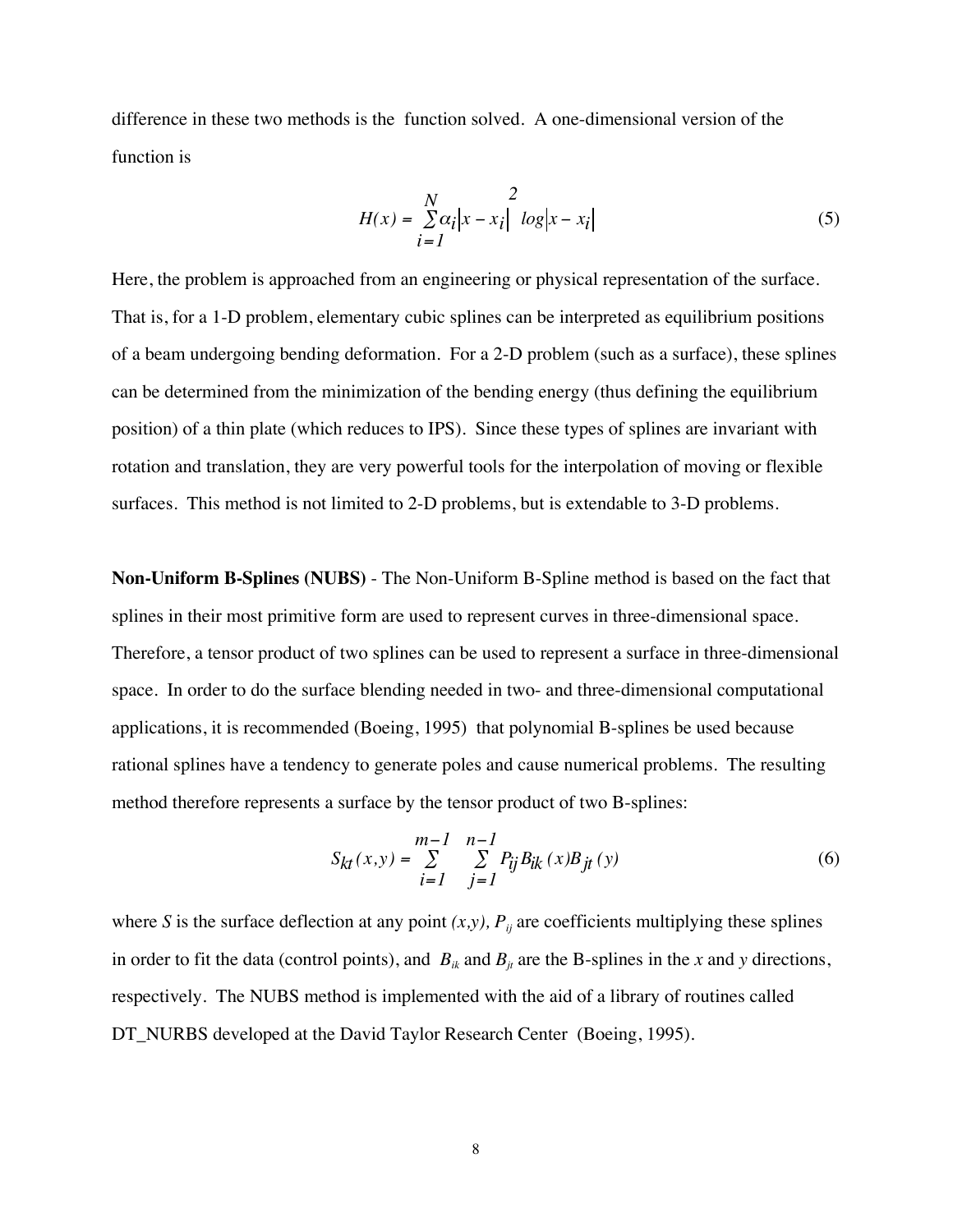**Inverse Isoparametric Mapping (IIM)** - The Inverse Isoparametric Mapping method is based on finite element analysis where an isoparametric element uses the same shape functions to interpolate both the coordinate and the displacement vectors. This interpolation is a one-to-one mapping, termed isoparametric, from a local to a global Cartesian or displacement plane. On the other hand, if one has a given point in the global domain and wants the local coordinates corresponding to it, the inverse of this mapping involves a system of nonlinear equations, even for the linear strain element. The system of nonlinear equations can be solved numerically using an iterative approach.

The implementation here is one developed by Fithen (1995), but is currently unpublished. It uses a bilinear (4-node) element and no information from one mesh is taken into account to determine the cell that contains a given point from the other mesh. This method was only derived for twodimensional applications and it is not capable of extrapolation.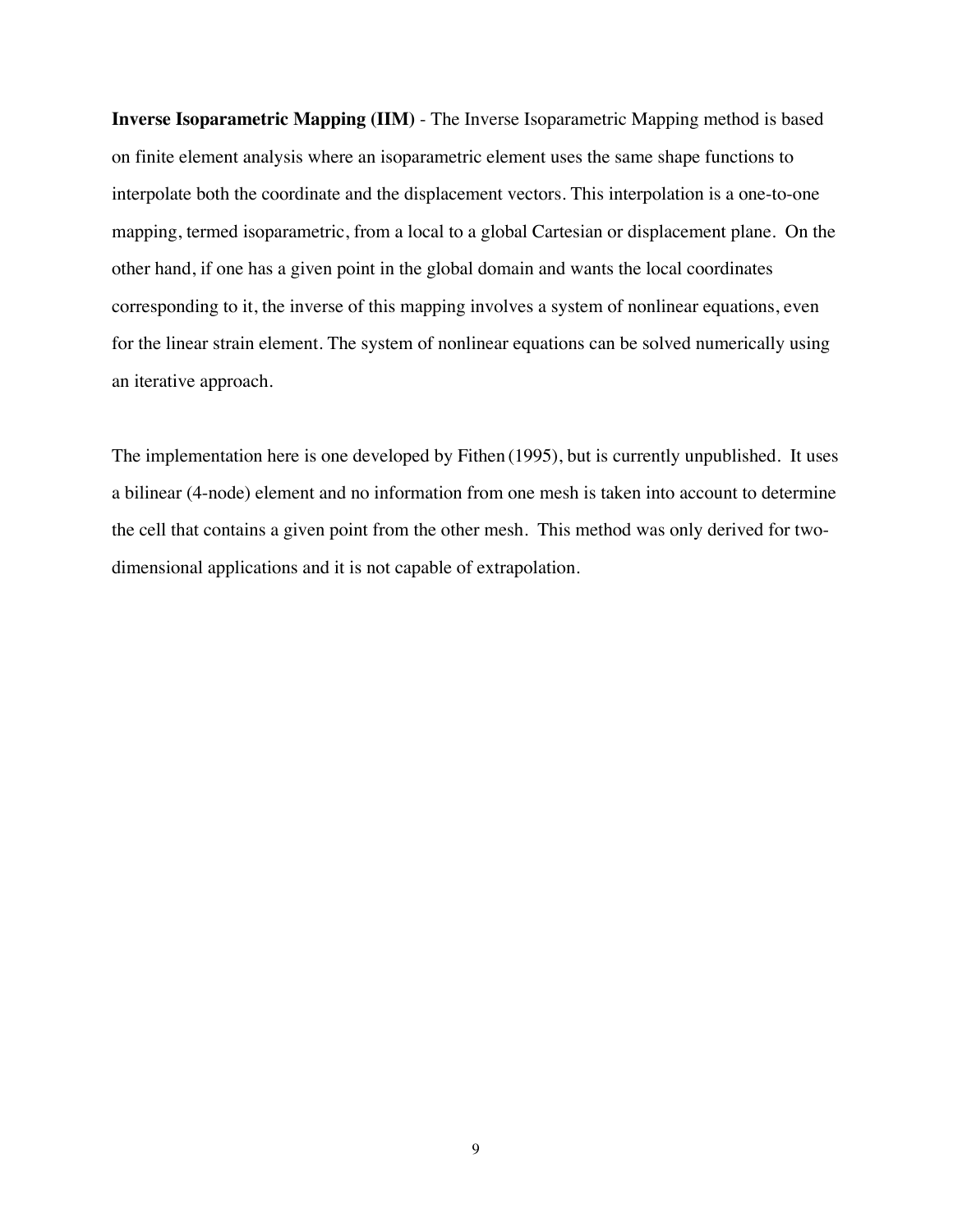## **SAMPLE TESTS**

The test cases were designed to examine a number of different situations that could arise during use of the algorithms. Combinations of functions (e.g., constant, linear, and sinusoidal) were chosen to represent different types of data that might be encountered. In addition to the assessment of the methods, the purpose of these tests was to determine the limiting characteristics of each of the algorithms.

A series of five test sets were developed which included over 260 test cases, from constant to 7  $\times$ 7 cycle oscillation combinations. Results of the full set of test cases are provided in Smith et al. (1995). Quantitative results are presented using tables and plots of maximums and averages. Two examples that readily illustrate the qualitative assessment of the methods are also presented. These two test cases are shown in Figure 1. The first test case is a simple one-cycle sinusoid, while the second test case illustrates the impact of increasing the oscillations on the plate to three cycles. Two-dimensional cases are shown as they are representative of all of the methods evaluated.

# **RESULTS**

The overall comparison of each method, including timing and memory information and based on the analytical test cases, is shown in Table 1. Average CPU Time is based on an average of all runs that were successfully completed. Average CPU Memory is based on the memory used to obtain all successful runs. The accuracy of each method is a qualitative assessment of the visual inspection and the quantitative results.

**Infinite-Plate Splines** - The overall results for the IPS method are mixed. The method showed good results in several test cases, but exhibited limiting behavior in many of the more rigorous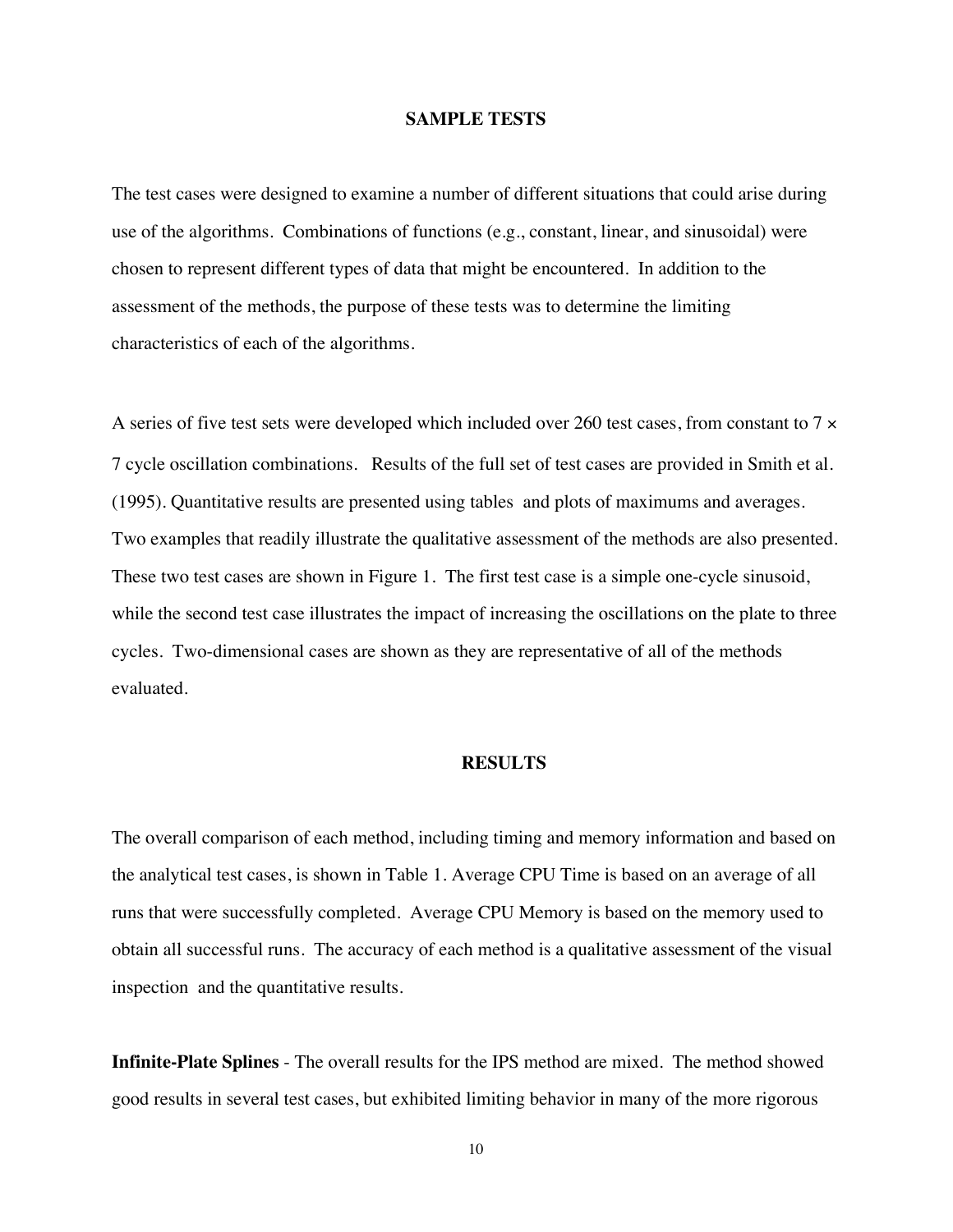test cases. IPS produced good results for all of the test cases in which the function was a constant or linear function, as seen by the relative errors in Figure 2. The relative errors were less than approximately 0.1%.

In contrast, IPS displayed difficulty in interpolating sinusoidal functions. These difficulties became increasingly more evident as the number of cycles in the sine function increased. There are significant errors in this case. The interpolated function appears to reproduce the number of cycles correctly with errors produced in the magnitude of the function. Changes in amplitude do not appear to affect the quality of the interpolation. It appears from Figure 2 that sinusoidal interpolations are very good. However, these data are based only on the few sinusoidal interpolations that the IPS was able to interpolate and thus does not include the errors for the cases where the method failed to resolve the function.

Extrapolation using this method ranges from good to very poor. What is not evident without additional plots is that the IPS method fails for higher sinusoidal functions. One of the limiting features of this method is a tendency to introduce oscillations where none originally existed, as illustrated in Figure 3 In addition, for data that change rapidly near the edge of the domain of the data points, an overprediction of the data curvature can be computed, leading to the "potato chip" effect of Figure 4.

**Finite-Plate Splines** - The overall accuracy of FPS is very good for the two-dimensional cases tested. The error varies across the range of data functions (Figure 5), typically vary less than  $1\%$ and for several functions  $<< 1\%$ . As in the IPS cases, the greatest error magnitudes were encountered for the sinusoidal test cases. In the majority of the test cases, there are substantial differences between the maximum and the average errors, indicating, and visually verified, that the method is sensitive to function variations on or near the edge of the mesh. For the two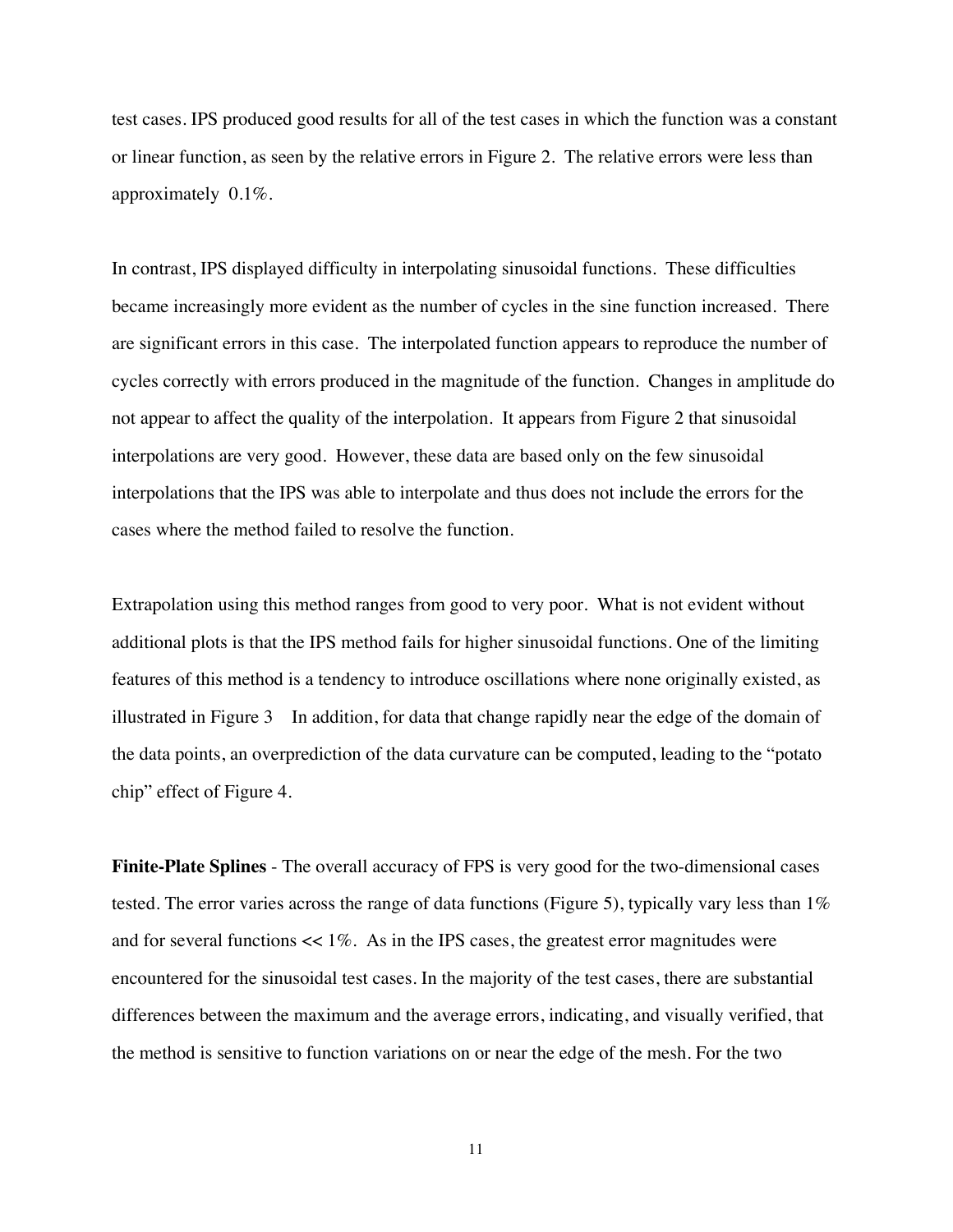sinusoidal test cases selected for presentation (Figure 6), the FPS method produces a consistent, smooth interpolation.

The major disadvantage of this method is its very high CPU time and memory requirements compared to other methods (Table 1). FPS requires the definition of a virtual mesh that will cover the interface between the structural and the aerodynamic grids. The creation of this third surface and the number of points required for accurate interpolation can drive the CPU memory requirement well beyond a typical workstation's capacity.

**Multiquadric-Biharmonic** - The MQ method performs excellently for constant and most of the linear and sinusoidal functions (overall error for most cases << 1%). There is, however, a tendency toward higher errors for the sinusoidal functions (Figure 7). The method exhibited no sensitivity to any particular location or sensitivity to the grid spacing. Some sensitivity was noted to direction of the function when a large directional bias of the data is initially present (e.g., compare Figures 8a and 8b). A user input parameter, *r*, was introduced in the formulation in order to make the basis function infinitely differentiable. Larger values tend to better represent constant functions. Also, as pointed out by Kansa (1990), a varying *r* improves the conditioning number of the coefficient matrix of the linear system to be solved. For all the test cases run for the present study, the parameter was varied exponentially from  $10^{-5}$  to  $10^{-3}$ . Actually, no difference in the results was found for  $r < 10^{-5}$ ; and for  $r > 1$ , even for some of the small test cases, the coefficient matrix becomes ill conditioned. Thus, for similar oscillatory patterns, the *r* parameter should remain in the range from  $10^{-5}$  to  $10^{-3}$ . The interpolated values for the sample sinusoidal functions are shown in Figure 8. The single cycle result shows only a slight clip at the corners, but the three-cycle sinusoid shows a higher-frequency oscillatory behavior in the direction orthogonal to the sinusoidal variation. Similar behavior was observed for extrapolations.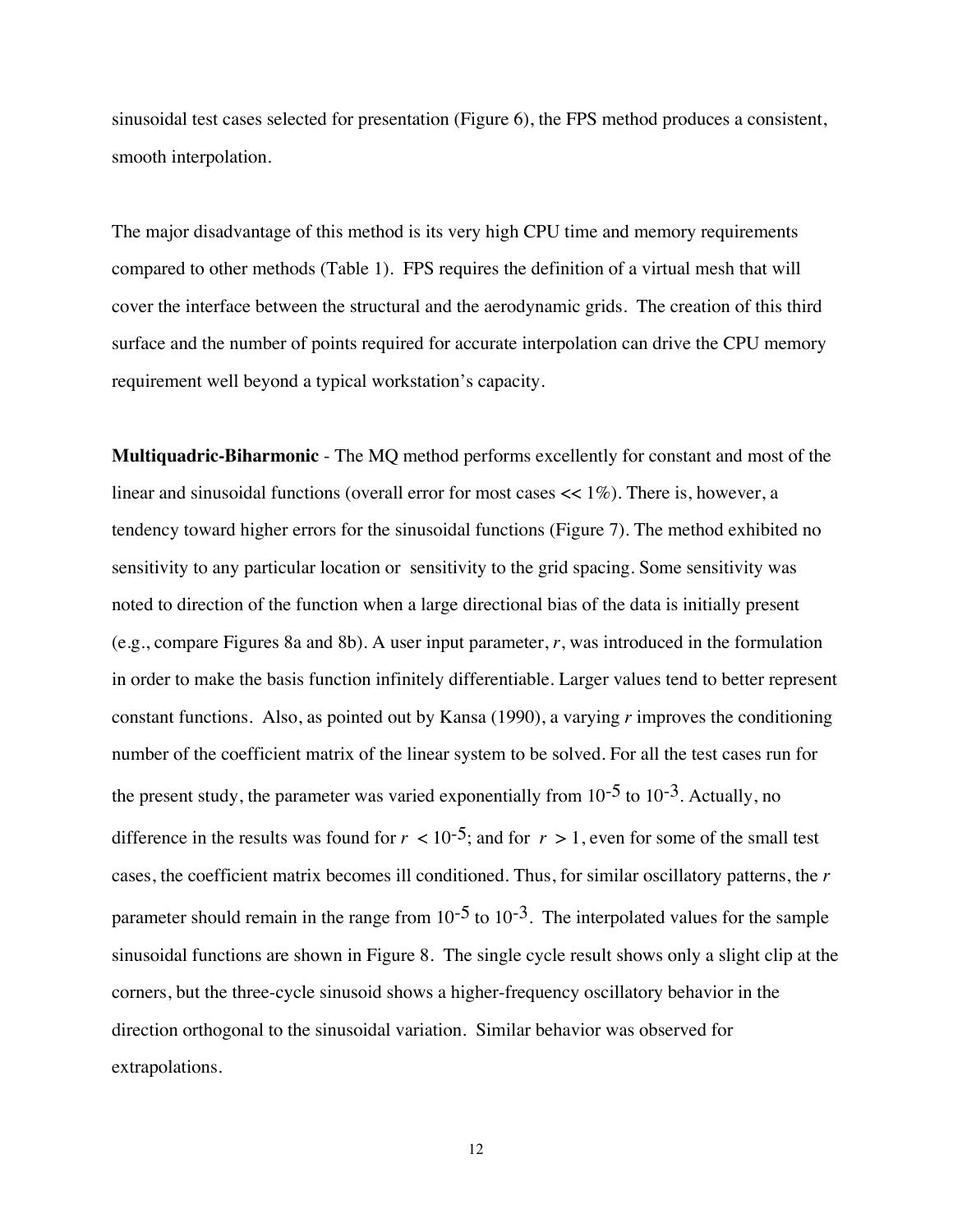A subdomaining approach was also evaluated for the MQ method. Instead of solving a large single linear system problem, the original surface is subdivided into a prescribed number of subdomains. The function values within a subdomain are influenced only by the points within the same subdomain. There are some common overlapping regions where the quantities are blended using weighted averages, improving the continuity of the interpolated field. The implementation of the subdomain concept was done based on the maximum number of input (structural) points in each direction (*x, y*, and *z*) allowed in a given region. This approximately defines the size of the local linear system to be solved. More points enter in the region through predefined overlapping areas. Most of the cases were run using 20 as the maximum number of points in each direction and 10% overlapping. This gives a reasonable size of sub-problems to be solved and each subdomain samples a substantial portion of the original problem. Within each subdomain, the data were scaled to a unitary domain. Scaling the data may be essential in certain distorted grids, but for most of the cases tested it was not of any advantage over the direct use of the input data (Kansa, 1990). It is apparent that the main advantages of subdomaining are that the overall CPU time requirement decreases, that the dimensions of the arrays within the computer code can be reduced, thus reducing the overall memory requirements, and that the condition number of the coefficient matrix of the linear system increases (Kansa, 1990 and Smith et al., 1995) thus improving accuracy of the local solution.

**Thin-Plate Splines** - The TPS method is a hybrid of the Multiquadric-Biharmonic and the Infinite-Plate Spline Methods. Indeed, it is a local version of the latter, generalized to higher dimensionality, while its equations are identical to those of the former method except for the basis function used. The behavior of the TPS method (Figures 9 and 10) is a mix of the behaviors exhibited by the IPS and MQ methods, except that the problems experienced by these method appear to have been corrected in most instances. Some sensitivity exists with respect to grid clustering, but the maximum errors remain close to 1% or lower. The oscillations due to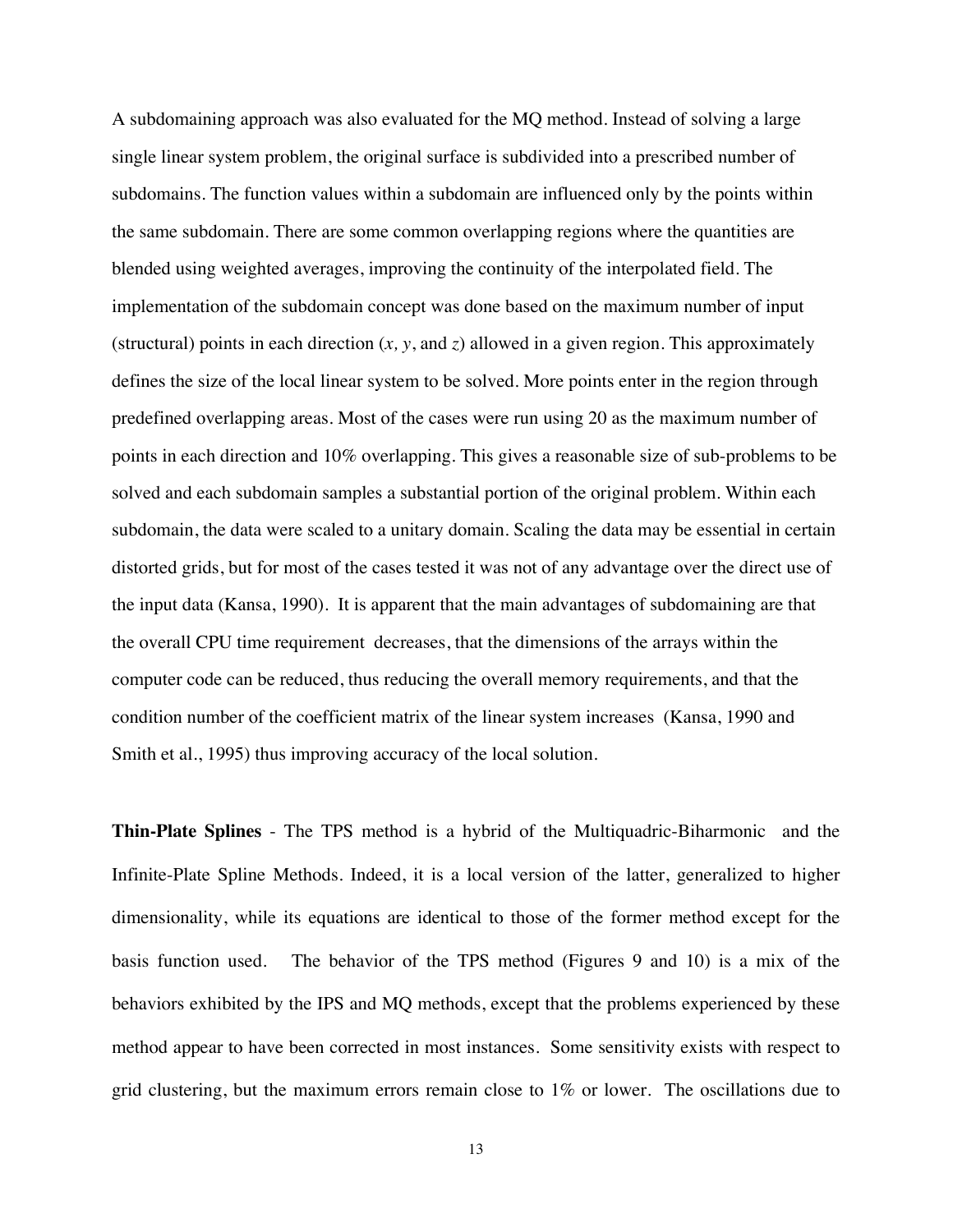directional bias seen from the MQ and IPS methods are almost completed damped (Figure 10). Additionally, TPS does not require the input of the *r* parameter, as does the MQ method. The results from the overall set of test cases showed that TPS is the most robust and consistently accurate for both the two- and three-dimensional surfaces among all of the algorithms that were examined during this study.

**Non-Uniform B-Splines** - NUBS produced good results for most of the test cases. This method produced better or equivalent results compared with MQ and IPS for most test cases, with most errors less than  $1\%$  (Figure 11). Some sensitivity to grid clustering and surfaces in threedimensions (shells) is noted by the larger relative errors, particularly for higher sinusoidal functions  $(>10\%)$ .

The current formulation of NUBS is somewhat inconsistent. Some of the simulations have some "oscillations" forming in the resulting contours for some test cases, similar to the MQ implementation, while other simulations are very exact, as depicted in Figure 12. The oscillations, when they occur, appear to be caused by minute differences when the linear bivariate interpolation scheme correlates the known function grid and the unknown function grid, causing the point to be incorrectly located with respect to the function. The requirement of this search algorithm is a negative when comparing this method with the others, but it does permit the user to access accurate CAD databases.

**Inverse Isoparametric Mapping** - This methodology is a two-dimensional application, so that the testing was constrained by the following: two-dimensional surfaces (plates), regular grids, no extrapolation, and no beam element implementation. The overall accuracy of the code for the test cases examined was very good. The maximum error encountered was approximately 5%. Most of the errors remained much lower than 1%, as seen in Figure 13. The method had no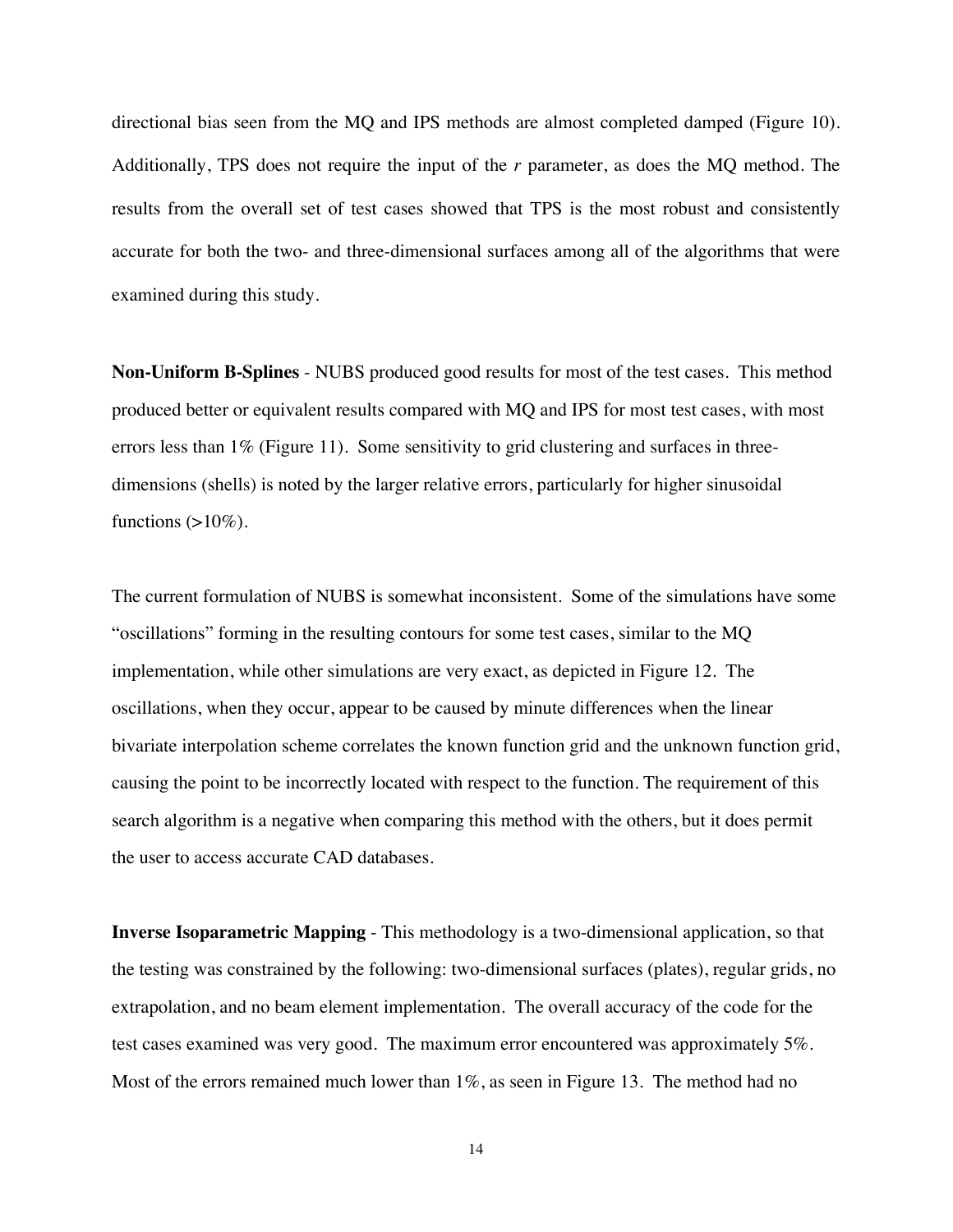problems running any of the two-dimensional interpolation test cases, and showed no directional bias or amplitude sensitivity. The errors computed for the one- and three-cycle sinusoid cases are indistinguishable from the original functions, and are thus not shown.

# **CONCLUSIONS**

A selected set of algorithms was tested using superposition of mathematical functions to evaluate their accuracy, smoothness and robustness when performing interpolation and extrapolation between non-contiguous meshes. Limited examples of the full set of 260 test cases were presented here, but an expanded examination of the test cases can be found in Smith et al. (1995). These limited examples demonstrate the primary features of the results determined from full set of test cases. Additional studies of most of these algorithms, as applied to typical aeroelastic aircraft applications, can be found in Smith et al. (2000).

The results of the full set of 260 test cases, comprised of interpolation and extrapolation of combinations of functions ranging from constant to multiple-superimposed sinusoidal functions, are summarized here for the convenience of the reader:

• The Infinite-Plate Spline (IPS) is the method applied in many codes where interpolations are necessary. IPS generates errors on the order of  $10<sup>5</sup>%$  or smaller on meshes where the data does not rapidly vary or where there is not a strong directional bias in the data. For data with large gradients, the interpolation can vary up to 10% from the original data. It is not recommended for extrapolations, particularly where the data varies rapidly near the edges of the mesh. While the IPS method works well for some applications, it is not as robust and accurate as other methods which are readily available. If the data are rapidly varying, it can take up to 50 times the CPU time required for other methods, and is prone to failure.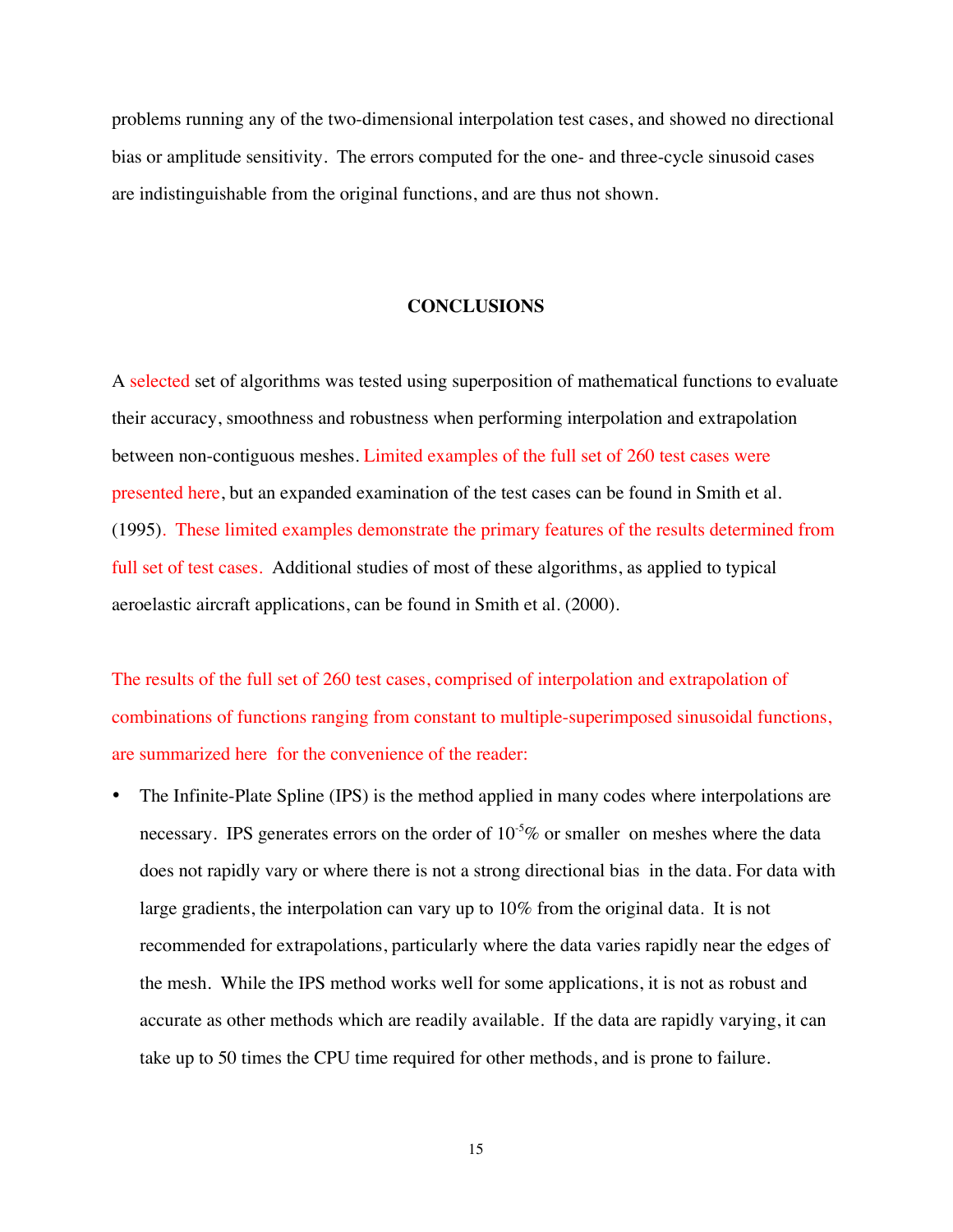- The Thin-Plate Spline (TPS) method is a generalization of IPS to multiple dimensions. It corrects most of the IPS problems, and yields results on the order of  $10^{-5}\%$  and lower except for highly varying sinusoidal data, where the relative errors remain at approximately 1%. It may introduce some small high frequency oscillations when interpolating or extrapolating some rapidly varying data. This method was the most general, handling all of the test cases, and the most robust of the methods tested.
- The Multiquadric-Biharmonic (MQ) method yielded results similar to the TPS method. Its computational requirements were approximately the same (low). MQ generated results with either  $10^{-14}$  % or 1% relative errors. Larger errors were seen when the gradients of the data were large. High frequency oscillations were noticeable for rapidly varying data. The MQ method also requires a user-input parameter,  $r$ , which can affect the accuracy of the interpolations.
- Non-Uniform B-Spline (NUBS) algorithm requires approximately the same computational time as MQ and TPS if a simple bilinear search algorithm is implemented. The Non-Uniform B-Spline method requires additional development to develop an accurate search algorithm to apply the interpolation, and requires a larger computational memory than the Multiquadric-Biharmonic and Thin-Plate Spline methods. This method does not perform as well on threedimensional configurations (errors of approximately 10%), as it does on two-dimensional configurations (errors typically on the order of  $10^{-14}\%$ ).
- The Finite-Plate Spline (FPS) method provided generally excellent interpolations for the twodimensional cases (plates) attempted. The differences between the maximum and average relative errors indicate that the method is sensitive to the location of the data gradients. In all but the sinusoidal test cases, the relative errors were less than 1%. The primary drawback of this method is its computational memory requirements, which - even with subdomaining can rapidly outpace a workstation's memory.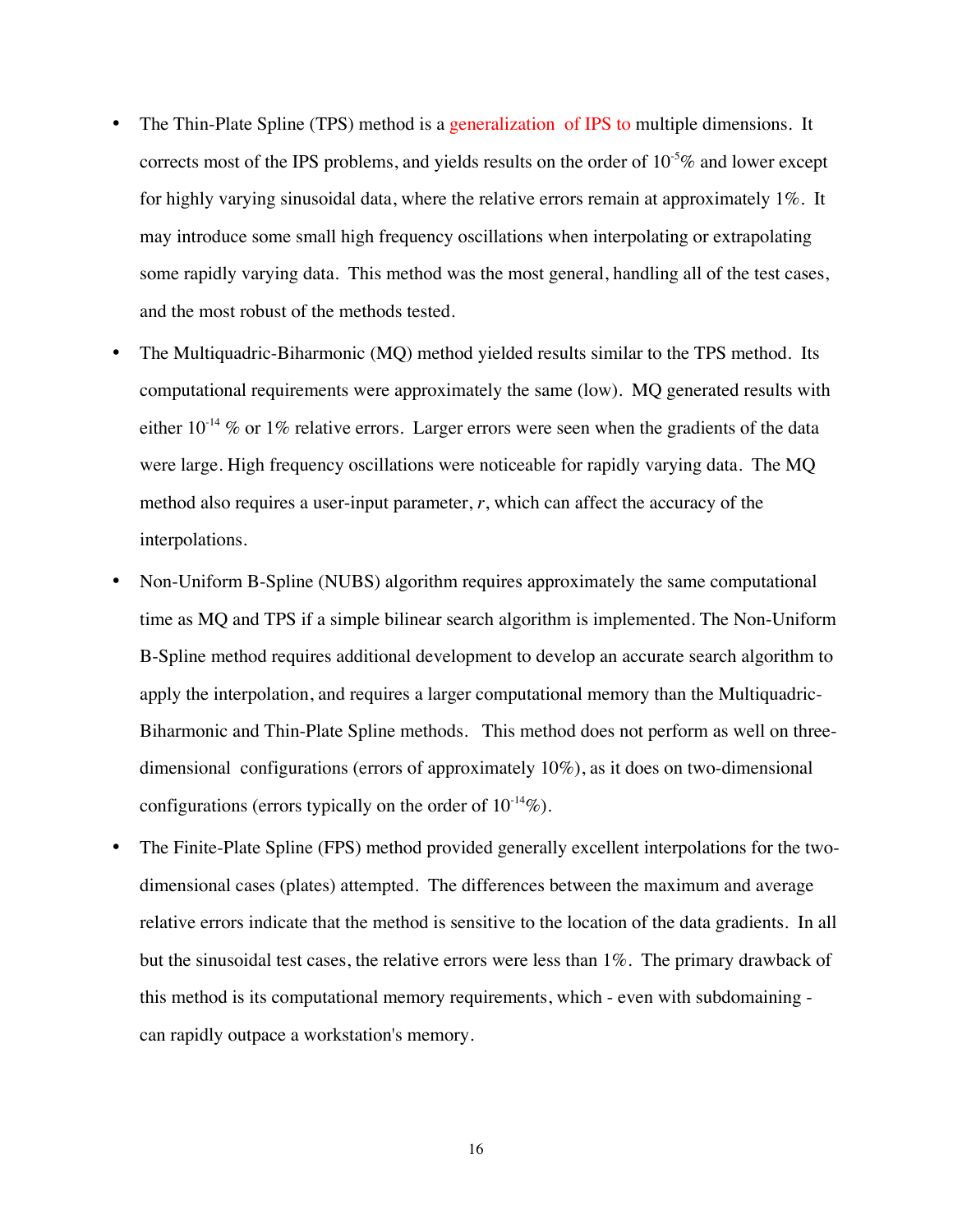• The Inverse Isoparametric Mapping (IIM) shows the best accuracy of all the methods, however it is currently only available for two-dimensional (plate) applications. It generally had relative errors much less than  $1\%$ , and only exceeded  $1\%$  for high frequency (5 - 9) oscillations. No directional bias was noted.

The following conclusions/recommendations for application of these methods are suggested based on the quantitative and qualitative results:

- The best overall, robust method is Thin Plate Splines. Note that some small high frequency oscillations do occur for rapidly fluctuating data, particularly in one direction.
- The most accurate of all methods is the Inverse Isoparametric Mapping, but it is limited to two-dimensional meshes with no extrapolation.
- The second most accurate method, with no oscillatory problems, is the Non-Uniform B-Spline method. However, a second-order or higher search algorithm is necessary to implement this method, which may result in a significant CPU time penalty.
- The Finite Plate Spline method is also recommended for accurate smoothness in the interpolated data, but it requires CPU and memory that may be beyond typical workstations.
- The Infinite Plate Spline method, if already implemented, is an excellent interpolation method for two-dimensional meshes where the data gradients are not rapidly changing. The Thin Plate Spline method, a derivation of the IPS method in multiple dimensions, is recommended should the reservations above not be compatible with the intended application.

#### **ACKNOWLEDGMENTS**

This research was funded by the Air Force Research Laboratory Aeronautical Sciences Division (AFRL/VAAC) via contract F33615-94-C-3010, Task 001. Captain Kenneth Moran was the Task 001 contract monitor; Dr. Donald Kinsey was the task order contract manager..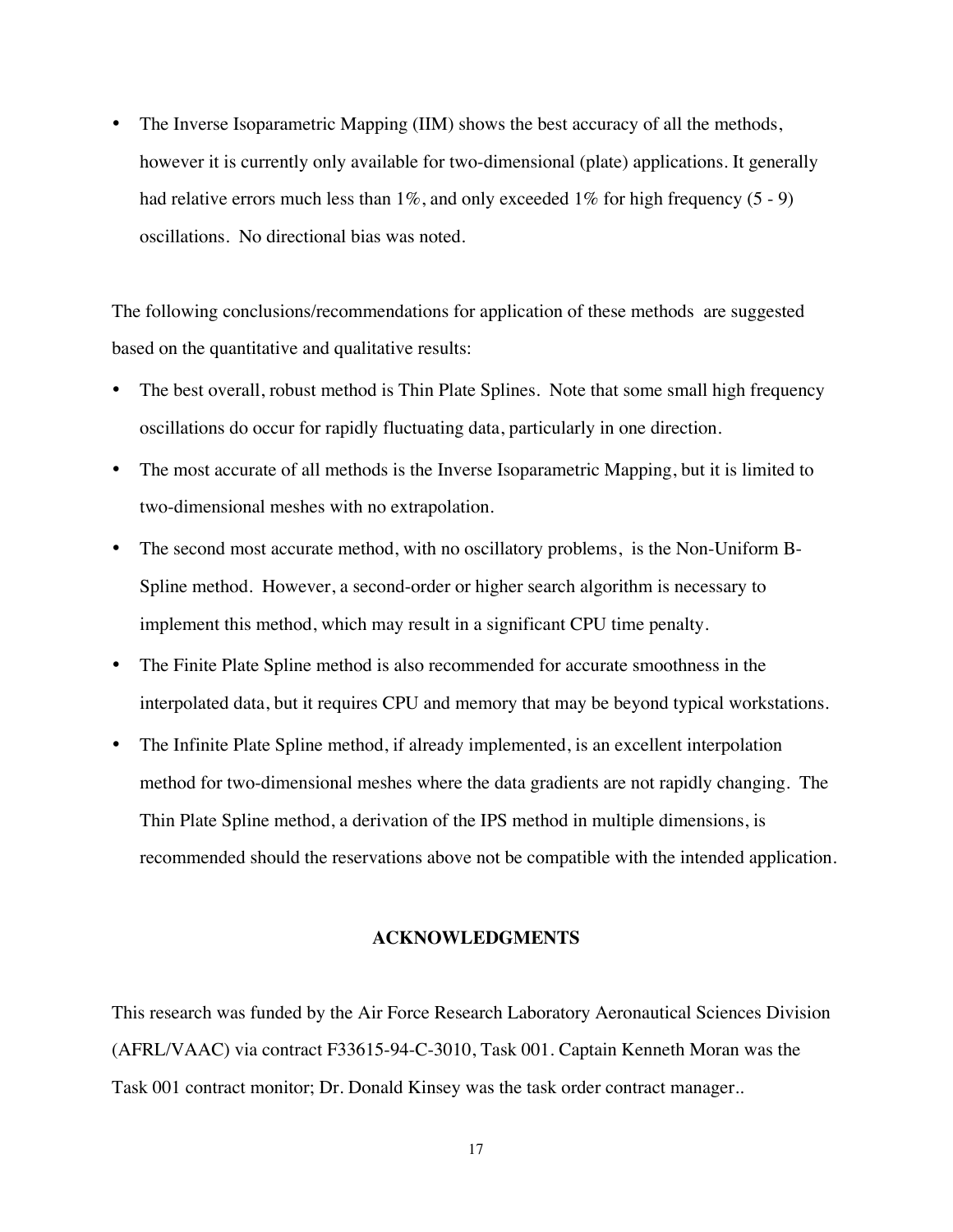The authors would like to acknowledge the technical expertise provided to the authors on algorithms developed or coded by Dr. Richard Franke of Naval Postgraduate School, Dr. Kari Appa of Northrop Corporation, Dr. Robert Ames of David Taylor Research Center, and Dr. Robert Fithen of the University of New Orleans.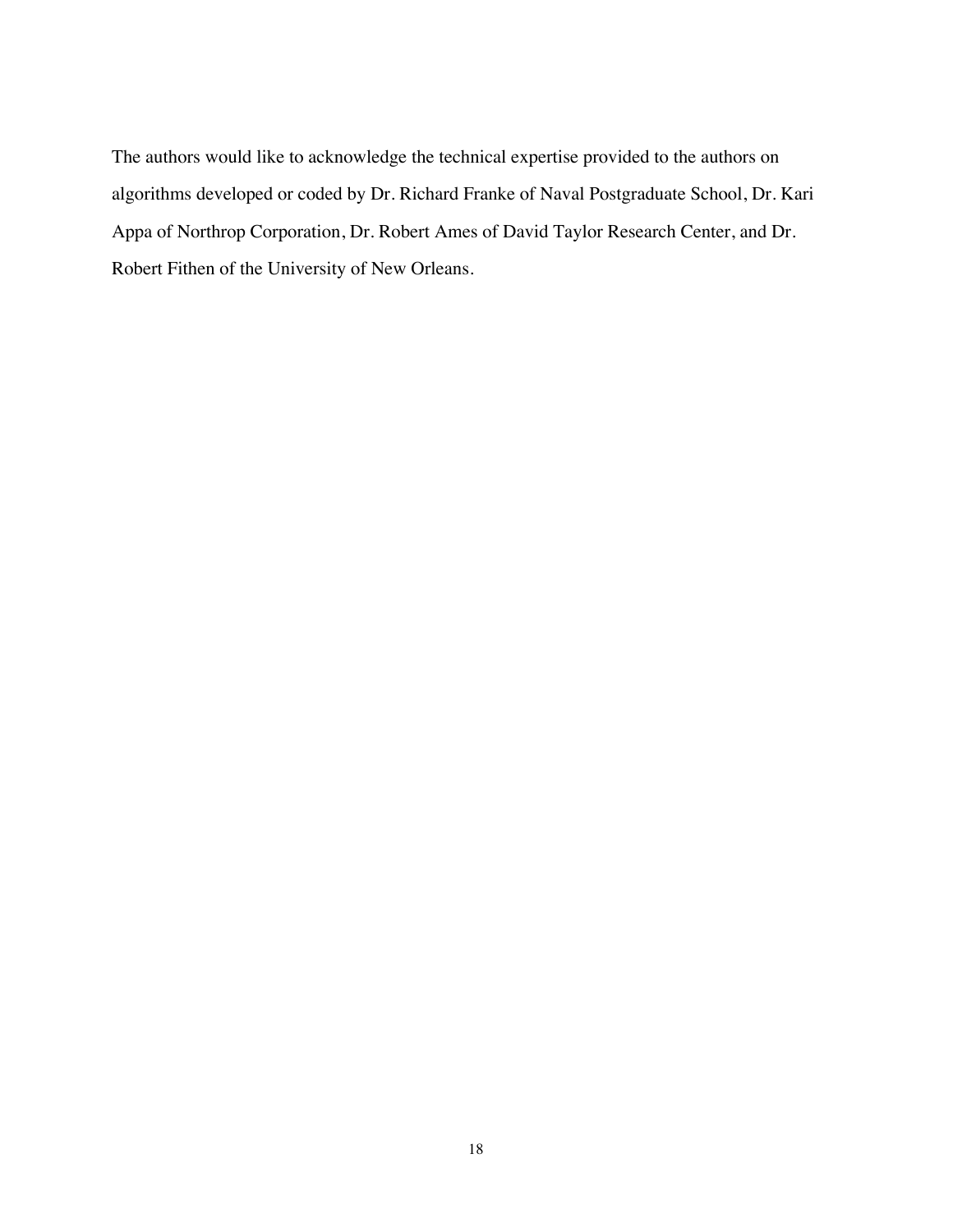## **Appendix I. References**

Appa, K. (1989). "Finite-Surface Spline," *Journal of Aircraft*, Vol. 26, No. 5, pp. 495-496.

- Boeing Computer Services (1995). *DT\_NURBS Spline Geometry Subprogram Library User's Manual*, Version 2.3, February, pp. 3-1 - 4-5.
- Conte, S. D., and de Boor, C. (1980). *Elementary Numerical Analysis*, McGraw-Hill, Inc., New York, New York, 1980, pp. 289-293.
- Done, G. T. S. (1965). "Interpolation of Mode Shapes: A Matrix Using Two-Way Spline Curves," Aeronautical Quarterly, Vol. XVI, Part 4, pp. 333-349.
- Duchon, J. (1977). "Splines Minimizing Rotation-Invariant Semi-Norms in Sobolev Spaces," In Schempp, W. and Zeller, K., editors*, Constructive Theory of Functions of Several Variables, Oberwolfach 1976*, pp. 85-100, Springer-Verlag, Berlin.
- Fithen, R. (1995). Private correspondence.
- Franke, R. (1982). "Scattered Data Interpolation: Tests of Some Methods," *Mathematics of Computations*, Vol. 38, No. 157 (January), pp. 181-200.
- Harder, R. L., and Desmarais, R. N. (1972). "Interpolation Using Surface Splines," AIAA Journal, Vol. 10, No. 2, pp. 189-191.
- Hardy, R. L. (1971). "Multiquadric Equations of Topography and Other Irregular Surfaces," *Journal of Geophysical Research*, Vol. 76, No. 8, March, pp. 1905-1915.
- Kansa, E. J. (1990). "Multiquadrics A Scattered Data Approximation Scheme with Applications to Computational Fluid Dynamics, Parts I and II," *Computers and Mathematics with Applications*, Vol. 19, No. 8/9, pp. 127 - 161.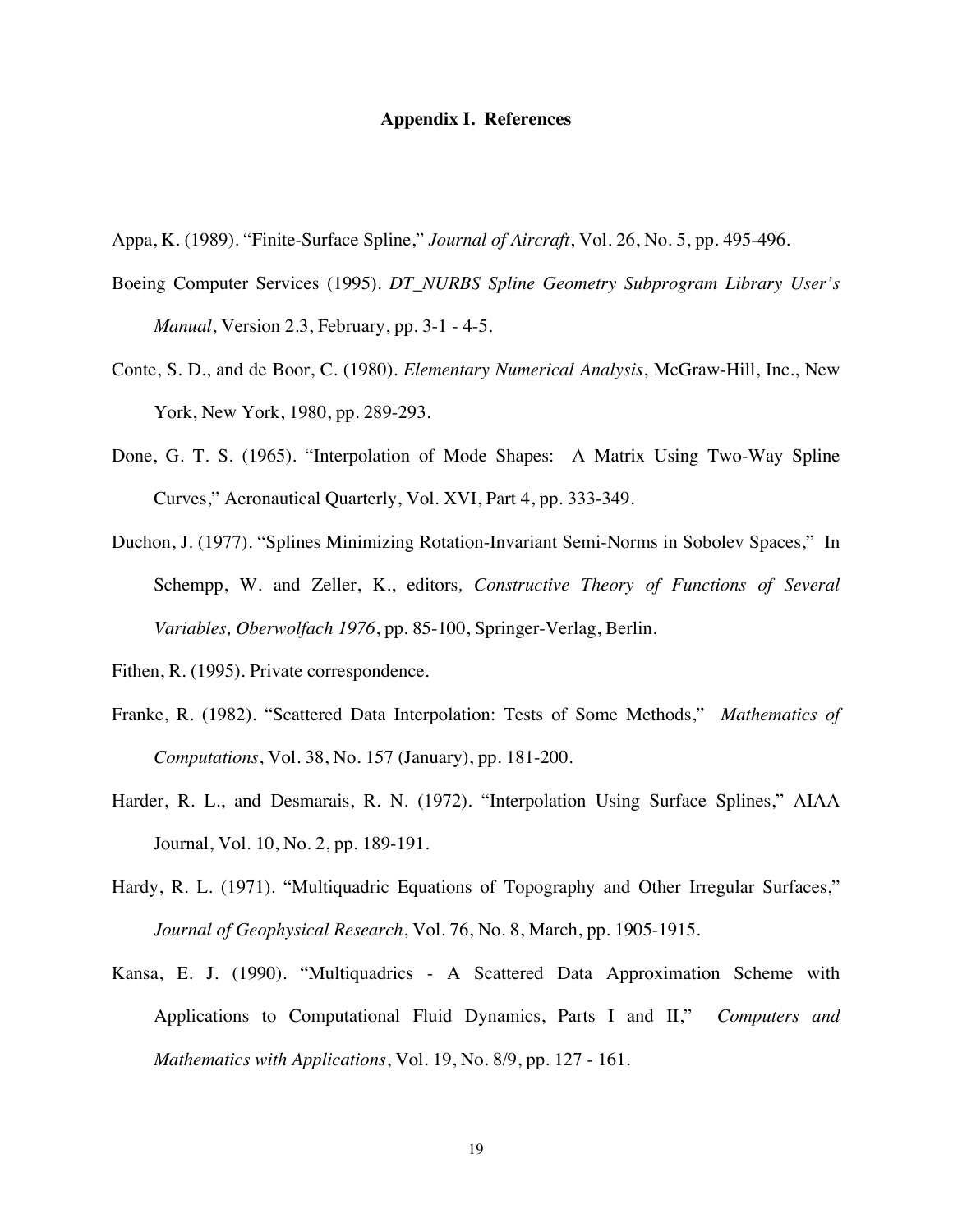- MacNeal-Schwindler Corp . (1987). "Handbook for Aeroelastic Analysis," Vol. I and II,., November 1987.
- Smith, M. J., Hodges, D. H., and Cesnik, C. E. S. (2000). "An Evaluation Of Computational Algorithms Suitable for Fluid-Structure Interaction," to appear in the *AIAA Journal of Aircraft*, Vol. 37, No. 2.
- Smith, M. J., Hodges, D. H., and Cesnik, C. E. S. (1995). "An Evaluation Of Computational Algorithms To Interface Between CFD And CSD Methodologies," WL-TR-96-3055.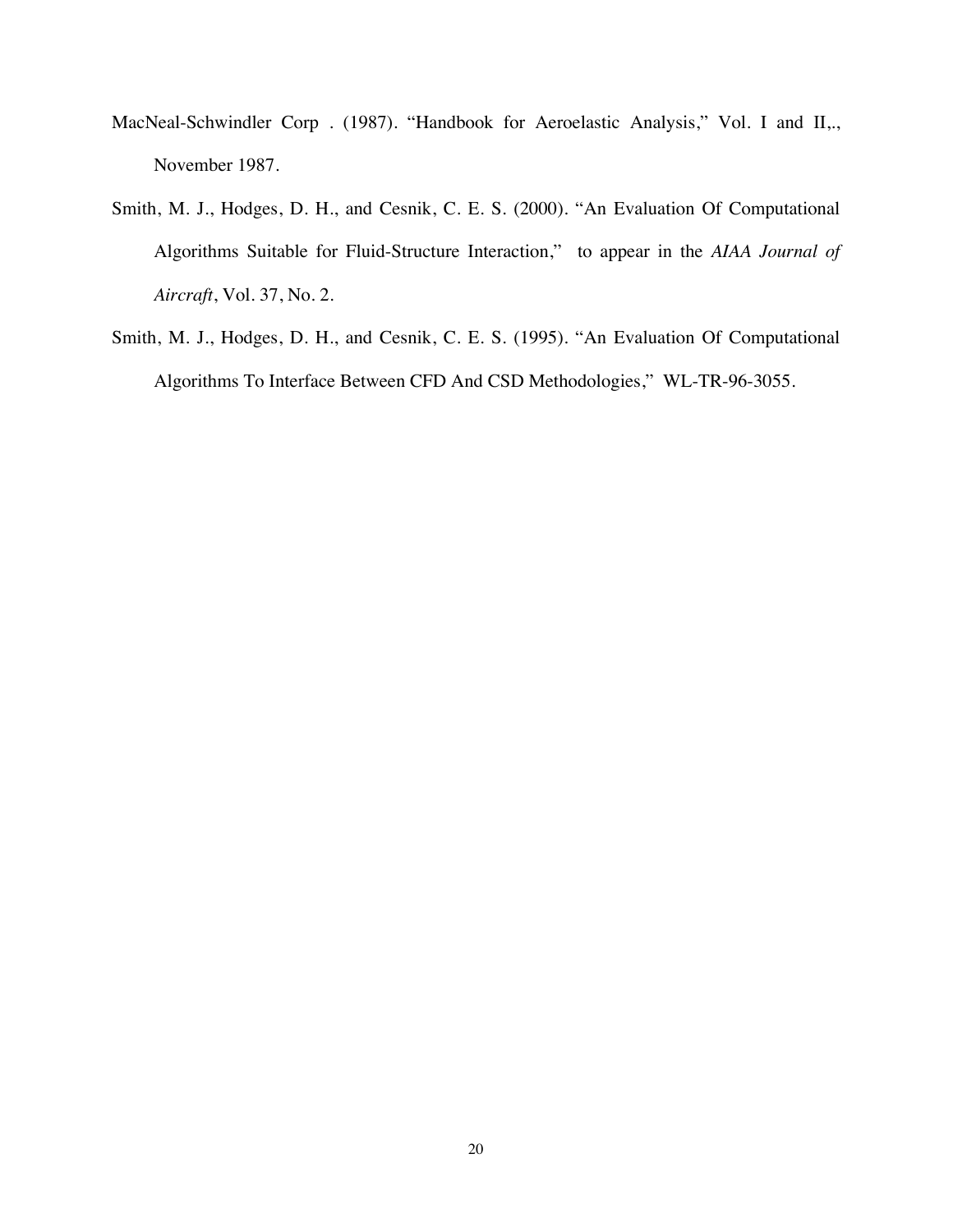| Method      | Avg. CPU Time (Sec) | Avg. CPU Mem. (MB) | Accuracy                 |
|-------------|---------------------|--------------------|--------------------------|
|             |                     |                    |                          |
| IPS         |                     | 160                | Inconsistent             |
| FPS(2D)     | 93                  | 180                | Good                     |
| MQ          | 2.4                 | 33                 | Good                     |
| <b>TPS</b>  | 1.9                 | 33                 | Excellent                |
| <b>NUBS</b> | 2.4                 |                    | Good, Some Inconsistency |
| IIM (2L     |                     |                    | Excellent                |

Table 1. Comparative Results for the Six Interface Methods for the Analytical Test Cases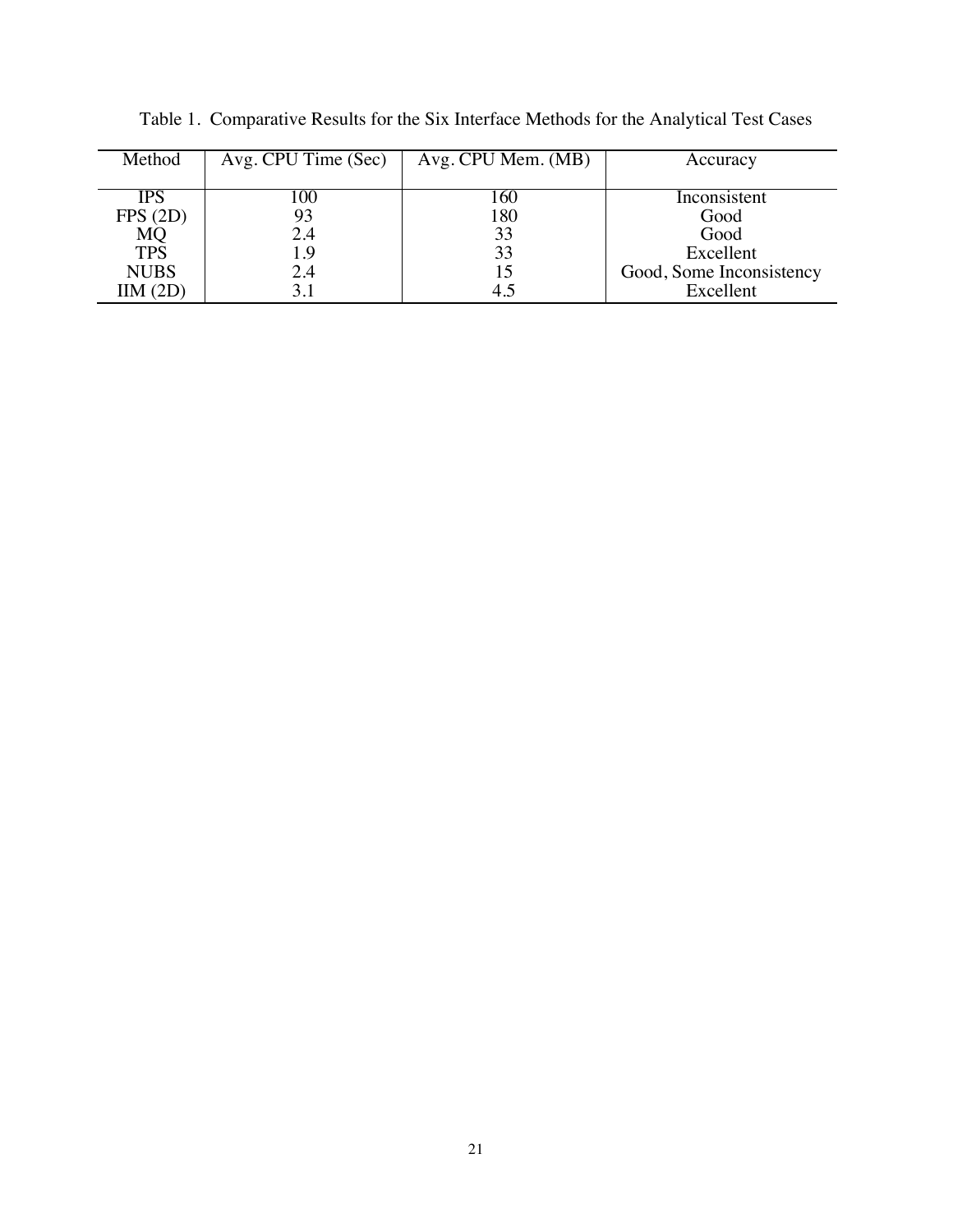

- 
- a) One-Cycle Oscillation b) Three-Cycle Oscillations

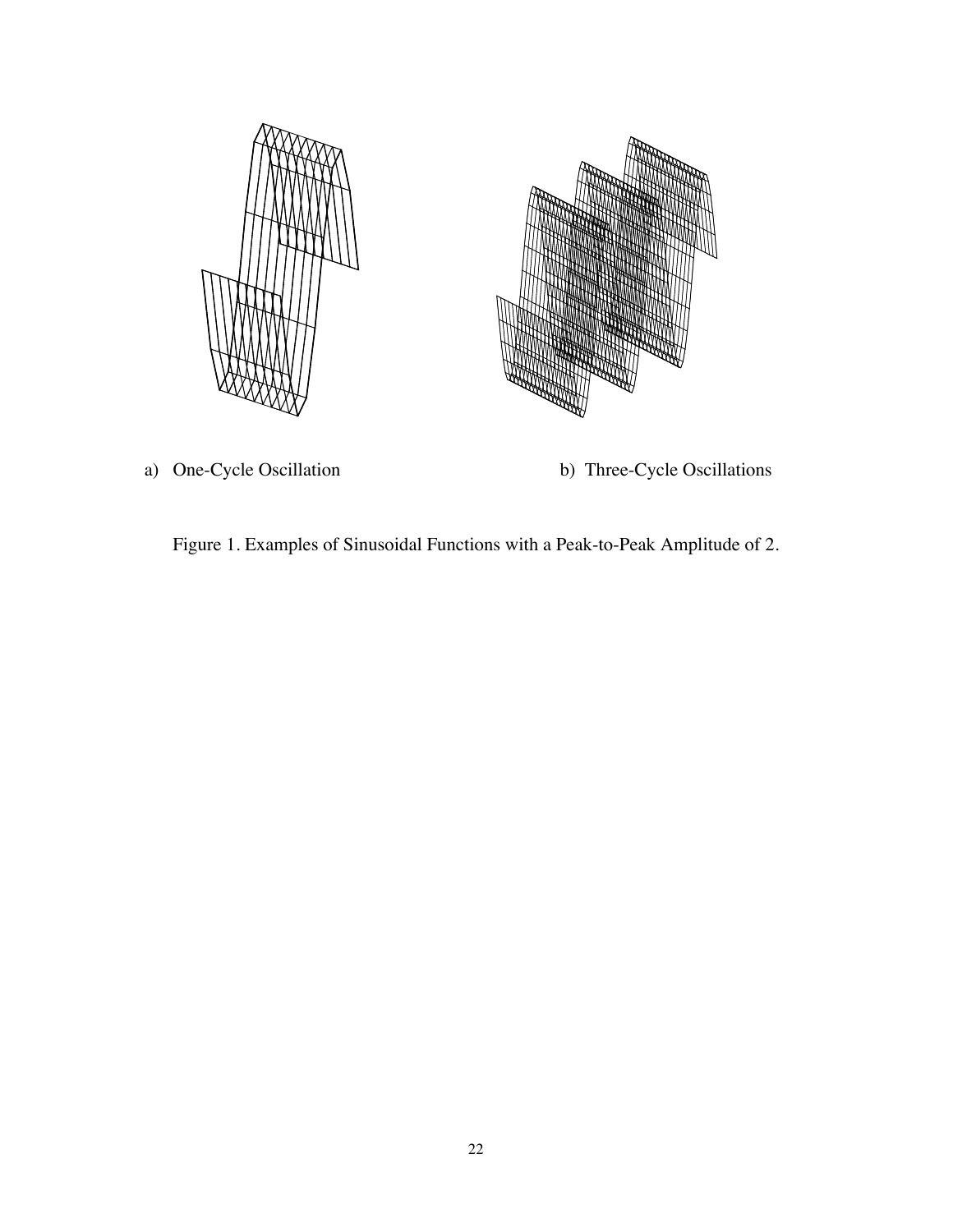

Figure 2. Variation of Error for Function Type Using the Infinite-Plate Spline Method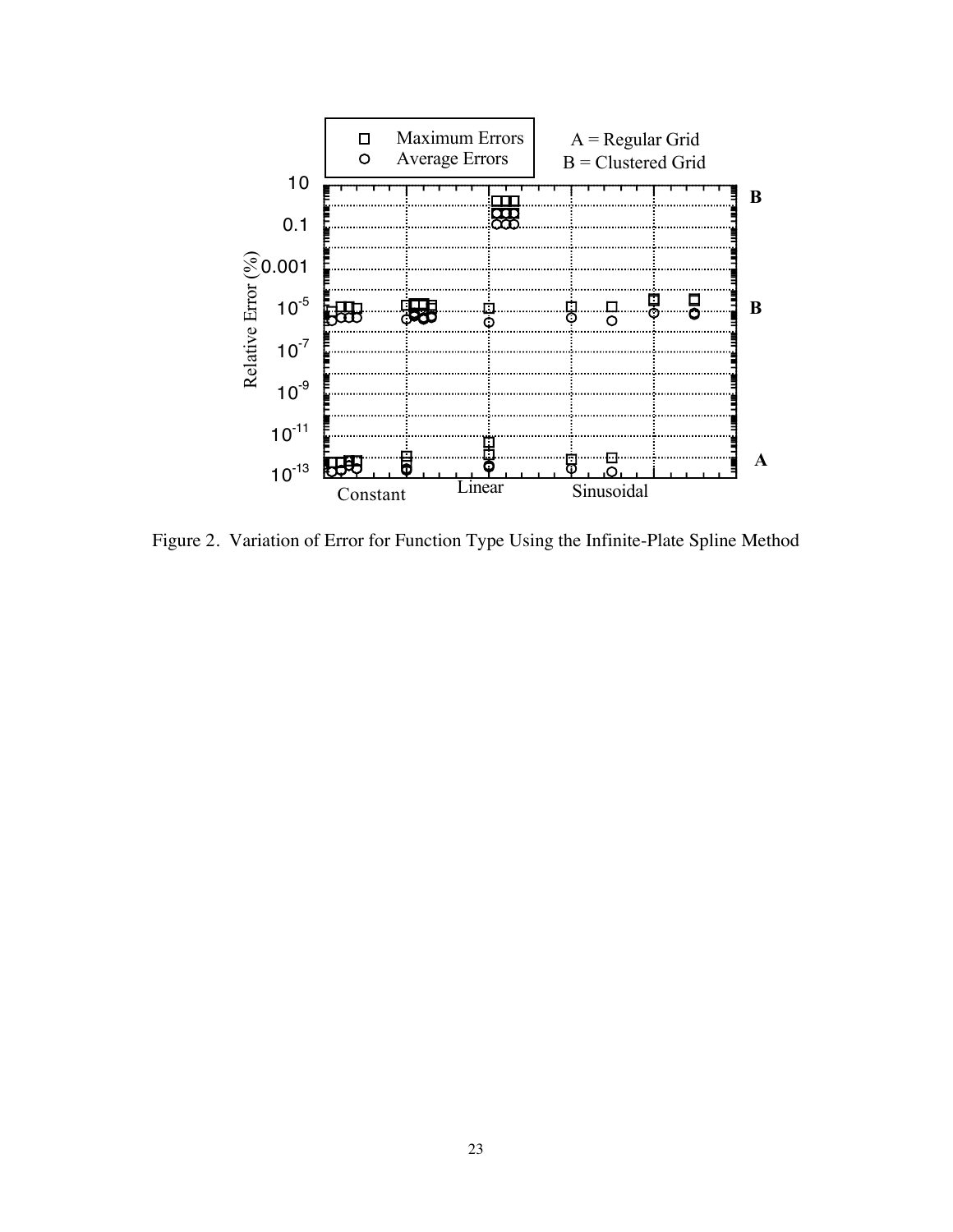



a) One-Cycle Sinusoid b) Three-Cycle Sinusoid

Figure 3. Example of Oscillations Induced by the Infinite-Plate Spline Method for Sinusoidal Functions at a Peak-to-Peak Amplitude of 2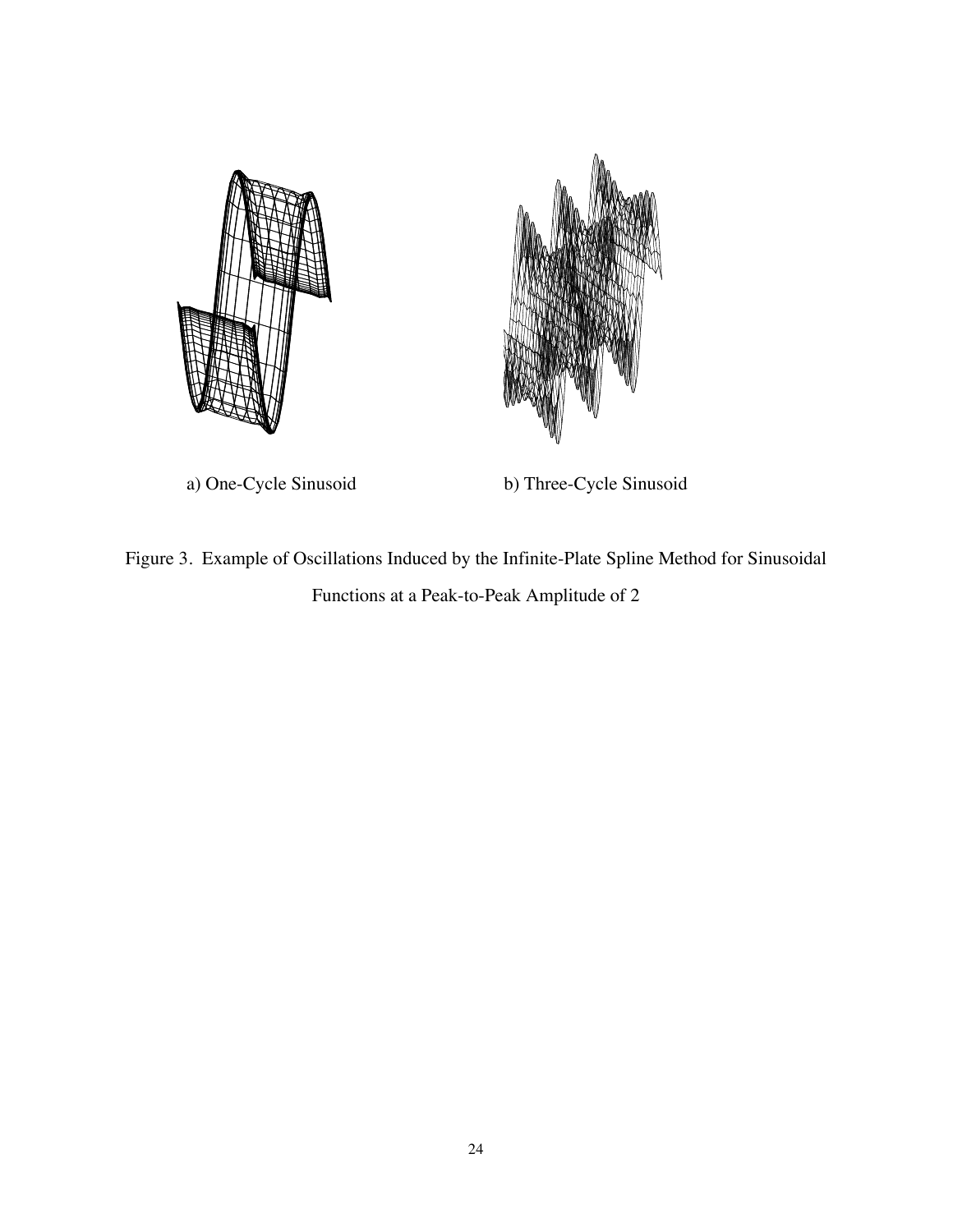

Figure 4. An Illustration of the "Potato Chip" Extrapolation Effect Encountered in the Infinite-

# Plate Spline Method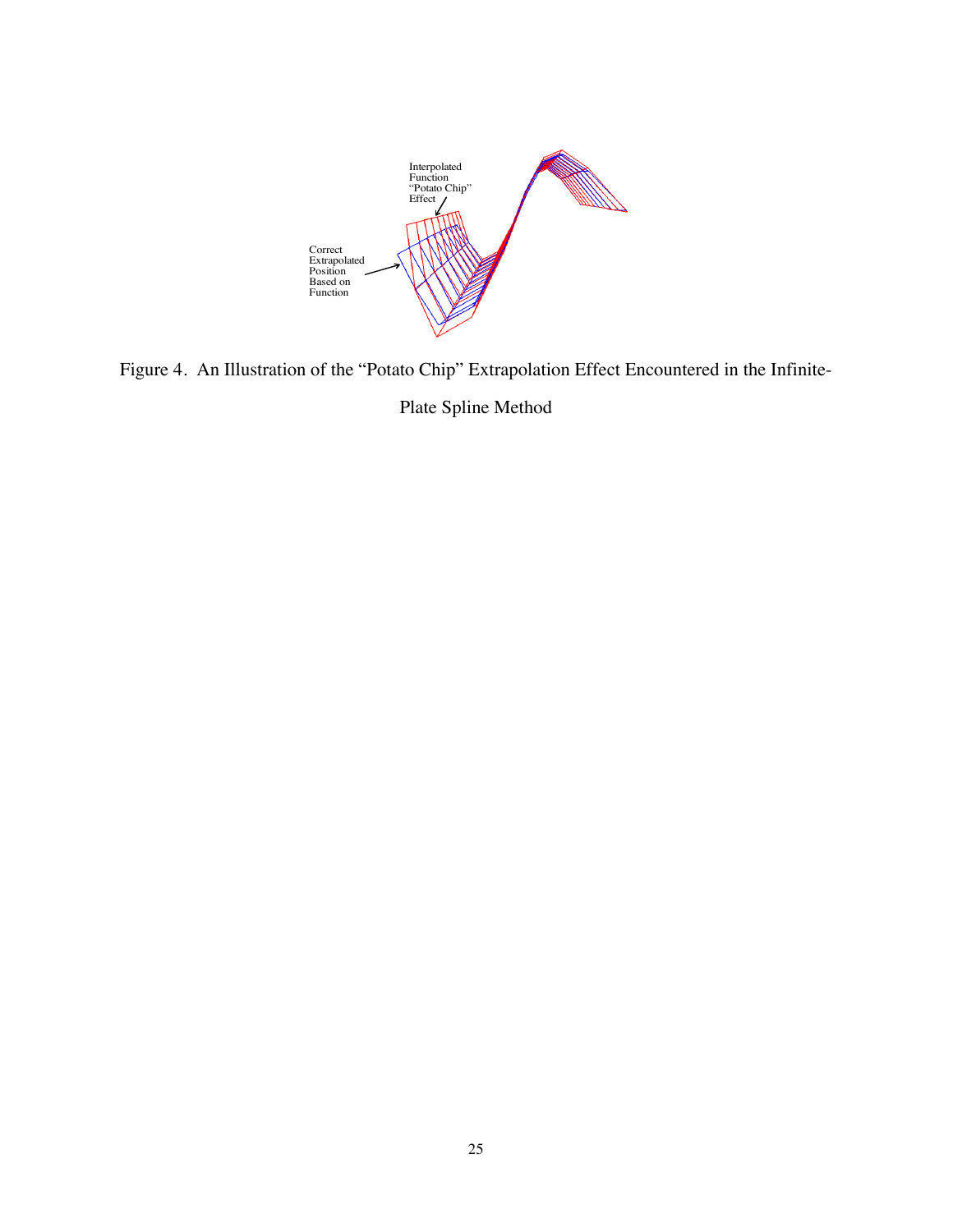

Figure 5. Variation of Error for Test Set One Based Upon Function Type Using Finite-Plate

Splines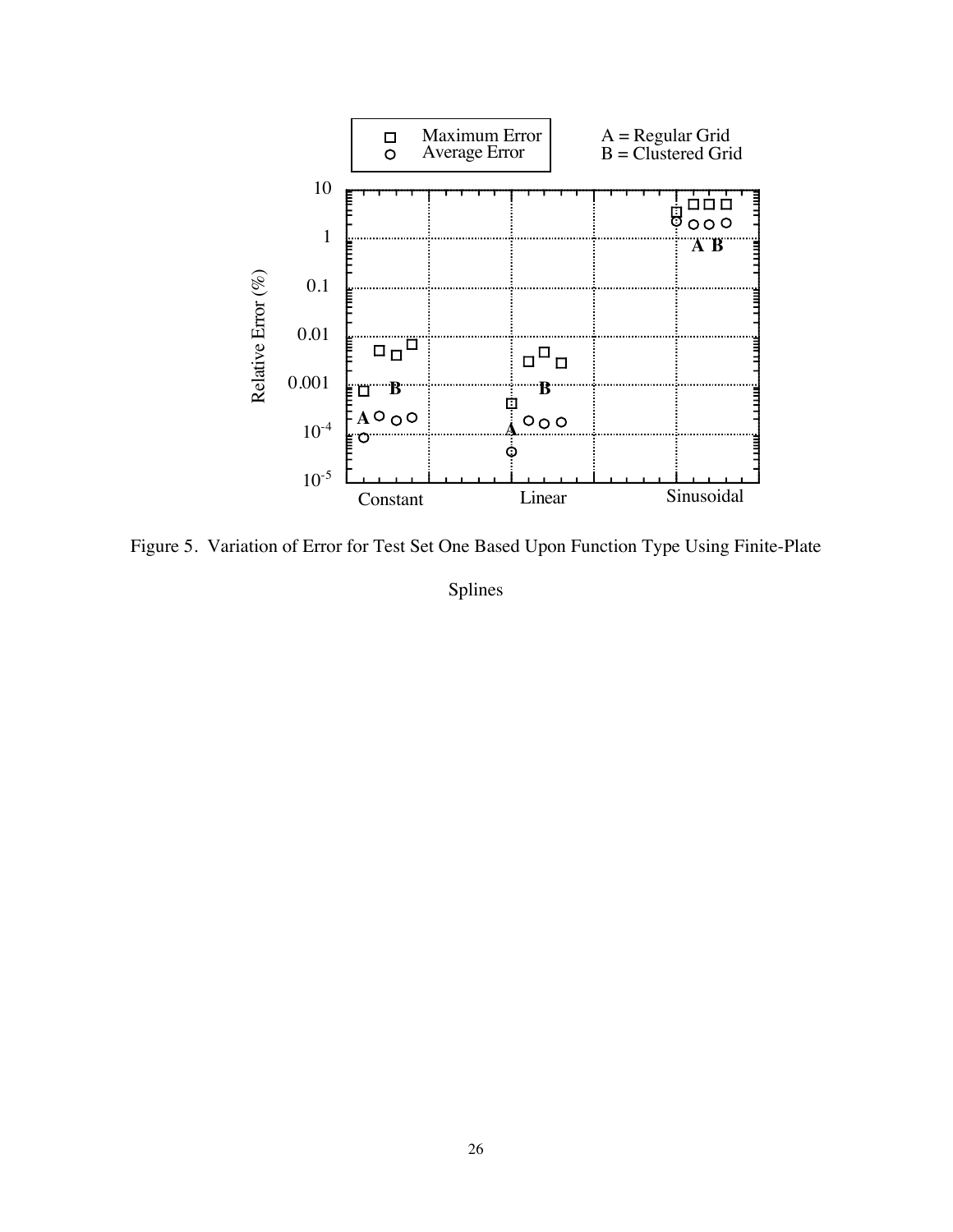



a) One-Cycle Sinusoid b) Three-Cycle Sinusoid

Figure 6. Example of Interpolations Computed by the Finite-Plate Spline Method for Sinusoidal Functions at a Peak-to-Peak Amplitude of 2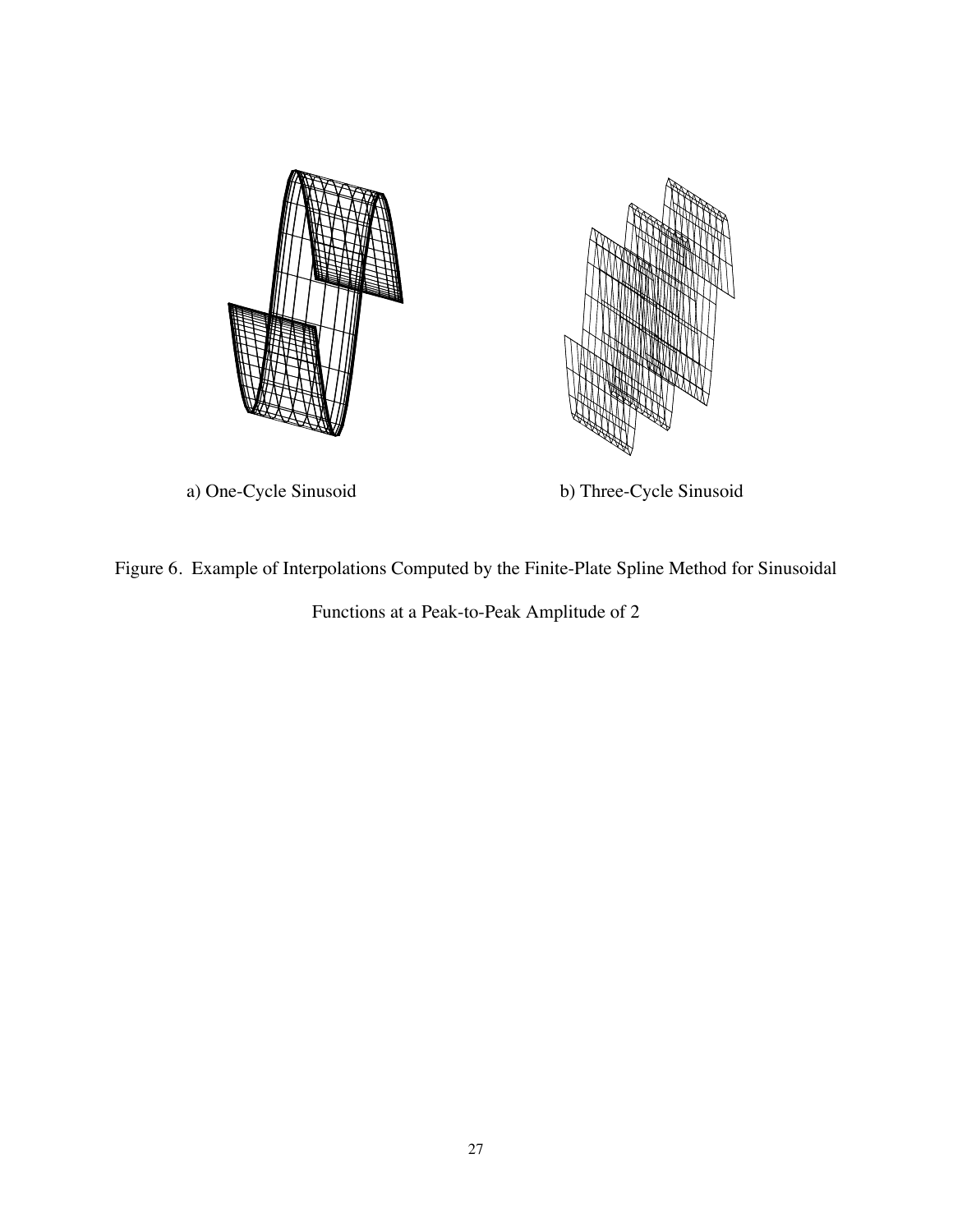

on Type Figure 7. Variation of Error Based Upon Function Type Using Multiquadric-Biharmonic Method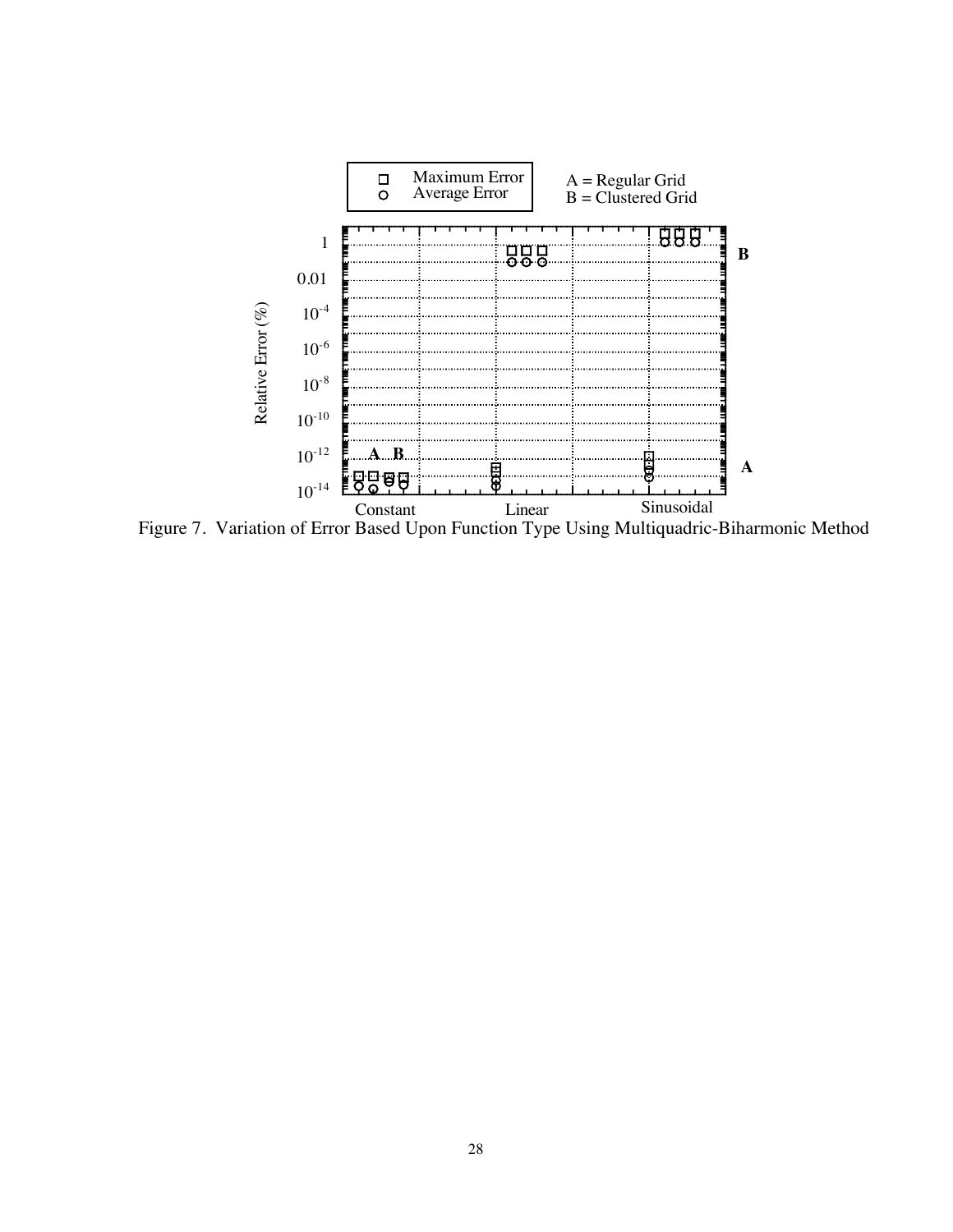





Figure 8. Example of Interpolations Computed by the Multiquadric-Biharmonic Method for

Sinusoidal Functions at a Peak-to-Peak Amplitude of 2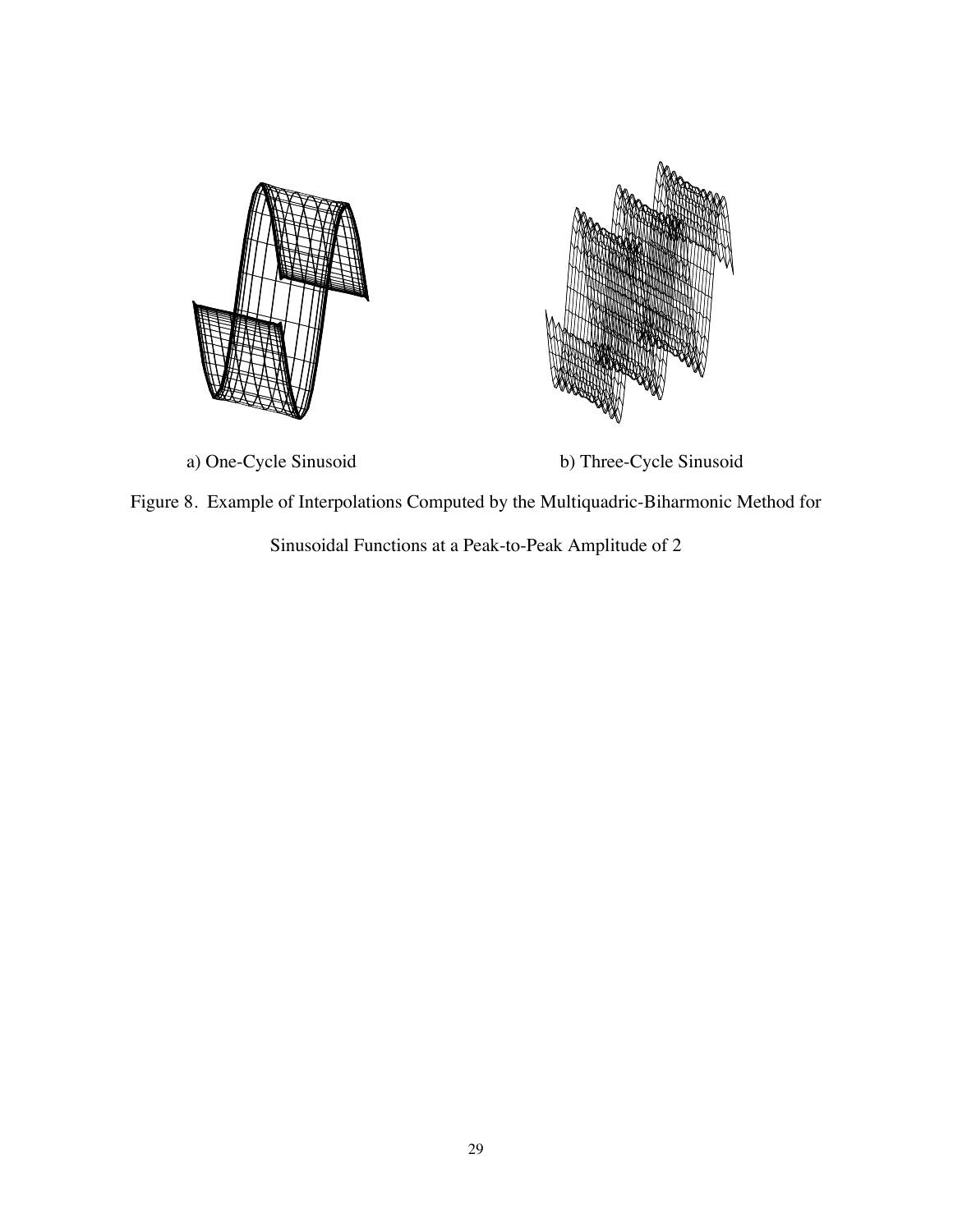

Figure 9. Variation of Error Based Upon Function Type Using Thin-Plate Splines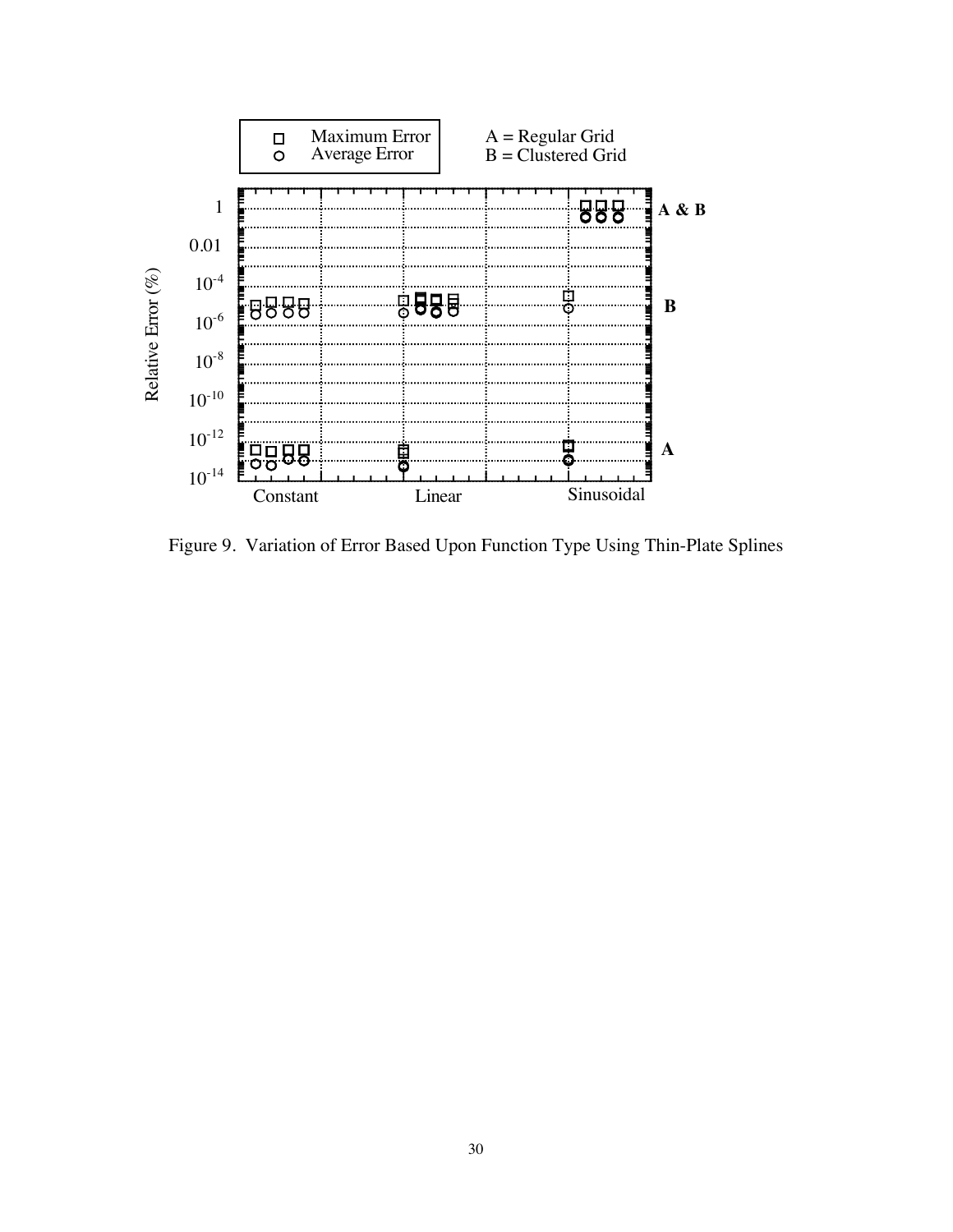





Figure 10. Example of Interpolations Computed by the Thin-Plate Spline Method for Sinusoidal Functions at a Peak-to-Peak Amplitude of 2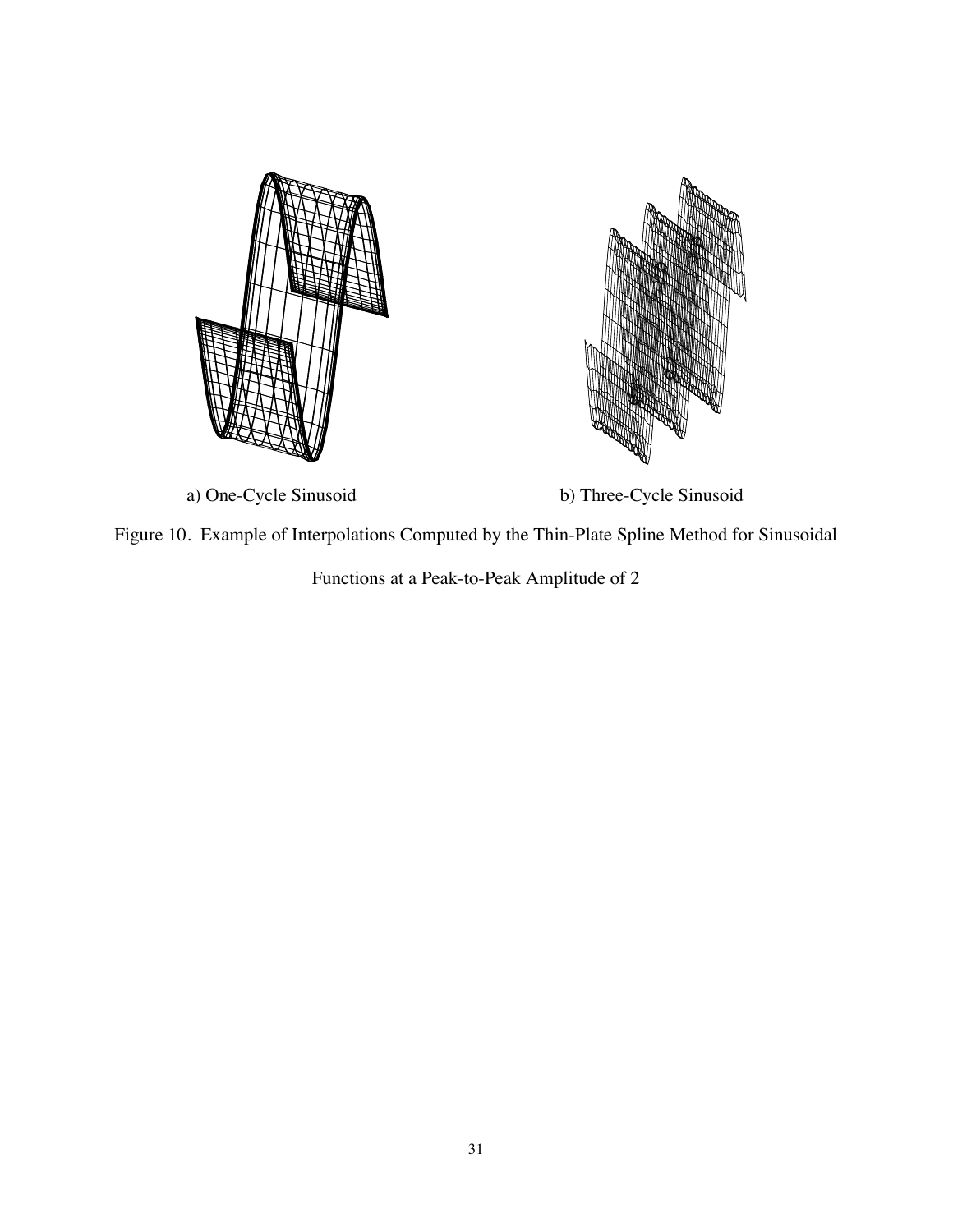

Figure 11. Variation of Error Based Upon Function Type for Plates Using the NUBS Method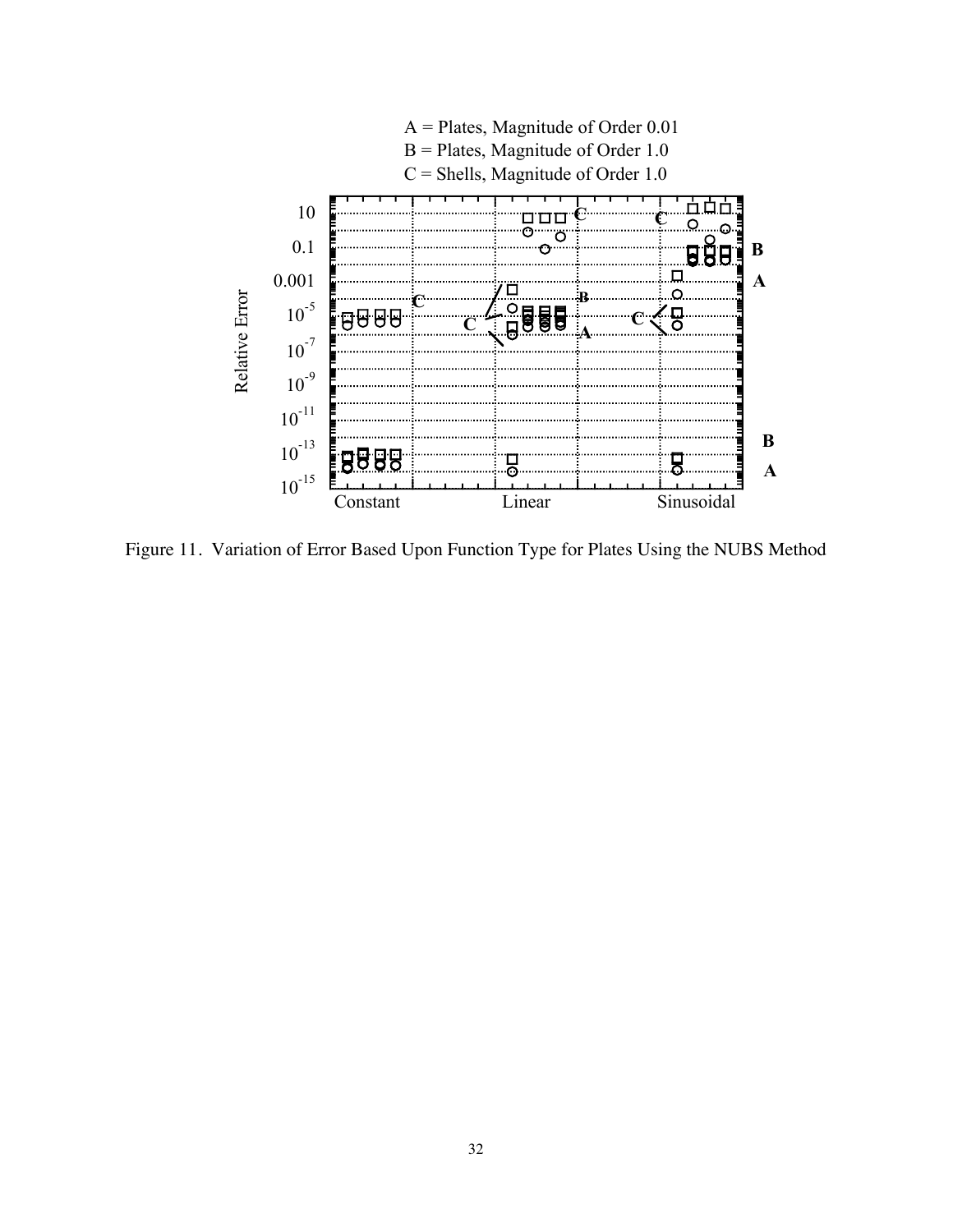



a) One-Cycle Sinusoid b) Three-Cycle Sinusoid

Figure 12. Example of Interpolations Computed by the Non-Uniform B-Spline Method for Sinusoidal Functions at a Peak-to-Peak Amplitude of 2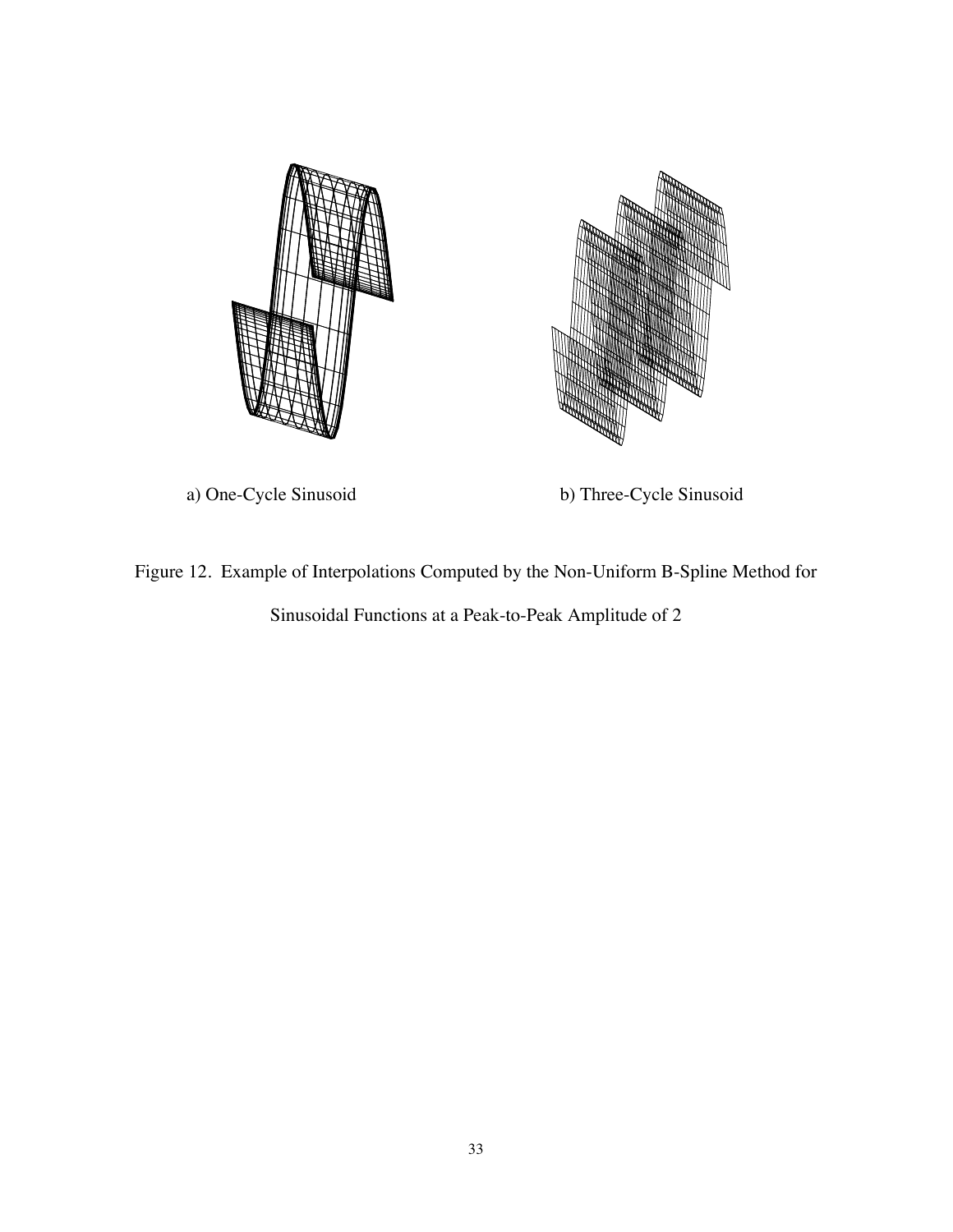

Figure 13. Variation of Error for Test Set One Based Upon Function Type Using the Inverse Isoparametric Method (Regular Grid Errors are all 0.0 and are not Plotted)